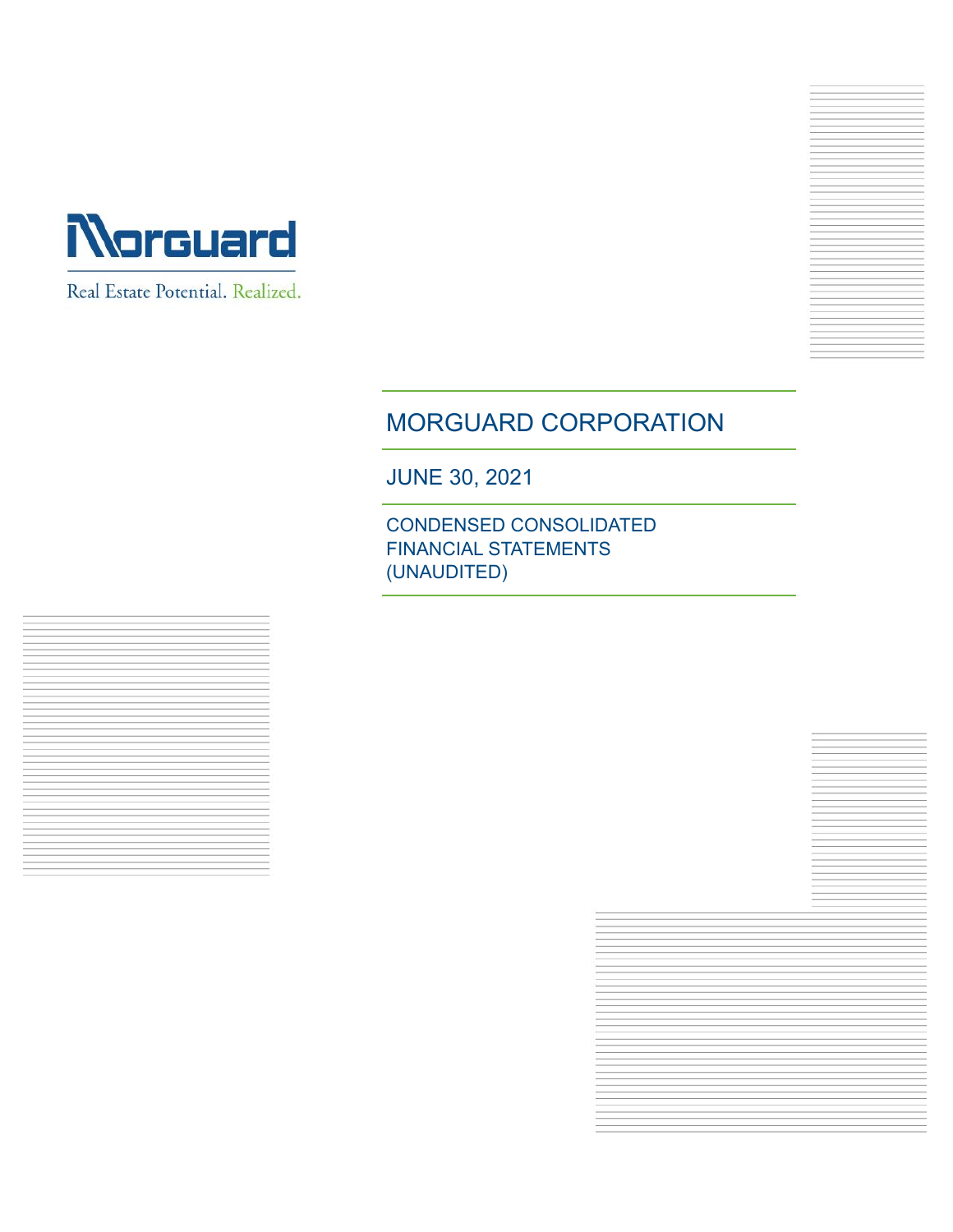# BALANCE SHEETS

In thousands of Canadian dollars

| As at                                       | <b>Note</b>    | <b>June 30, 2021</b> | December 31, 2020 |
|---------------------------------------------|----------------|----------------------|-------------------|
| <b>ASSETS</b>                               |                |                      |                   |
| <b>Non-current assets</b>                   |                |                      |                   |
| Real estate properties                      | $\overline{4}$ | \$9,676,854          | \$9,680,408       |
| Hotel properties                            | 5              | 509,249              | 545,041           |
| Equity-accounted and other fund investments | 6              | 227,121              | 216,278           |
| Other assets                                | $\overline{7}$ | 370,516              | 338,126           |
|                                             |                | 10,783,740           | 10,779,853        |
| <b>Current assets</b>                       |                |                      |                   |
| Amounts receivable                          | 8              | 88,569               | 92,923            |
| Prepaid expenses and other                  |                | 51,743               | 37,824            |
| Cash                                        |                | 140,179              | 142,088           |
|                                             |                | 280,491              | 272,835           |
|                                             |                | \$11,064,231         | \$11,052,688      |
| <b>LIABILITIES AND EQUITY</b>               |                |                      |                   |
| <b>Non-current liabilities</b>              |                |                      |                   |
| Mortgages payable                           | 9              | \$3,816,524          | \$3,789,034       |
| Debentures payable                          | 10             | 903,481              | 902,464           |
| Lease liabilities                           | 12             | 161,283              | 162,456           |
| Morguard Residential REIT units             | 11             | 470,199              | 446,091           |
| Deferred income tax liabilities             |                | 705,708              | 648,225           |
|                                             |                | 6,057,195            | 5,948,270         |
| <b>Current liabilities</b>                  |                |                      |                   |
| Mortgages payable                           | 9              | 483,459              | 480,340           |
| Debentures payable                          | 10             | 115,261              | 314,010           |
| Loans payable                               | 20             | 42,000               | 20,000            |
| Accounts payable and accrued liabilities    | 13             | 245,758              | 220,568           |
| <b>Bank indebtedness</b>                    | 14             | 205,172              | 156,802           |
|                                             |                | 1,091,650            | 1,191,720         |
| <b>Total liabilities</b>                    |                | 7,148,845            | 7,139,990         |
| <b>EQUITY</b>                               |                |                      |                   |
| Shareholders' equity                        |                | 3,378,620            | 3,372,352         |
| Non-controlling interest                    |                | 536,766              | 540,346           |
| <b>Total equity</b>                         |                | 3,915,386            | 3,912,698         |
|                                             |                | \$11,064,231         | \$11,052,688      |
|                                             |                |                      |                   |

#### **Contingencies** 24

*See accompanying notes to the condensed consolidated financial statements.*

#### **On behalf of the Board:**

*(Signed) "K. Rai Sahi" (Signed) "Bruce K. Robertson"* 

Director Director

K. Rai Sahi, **Bruce K. Robertson,** Bruce K. Robertson,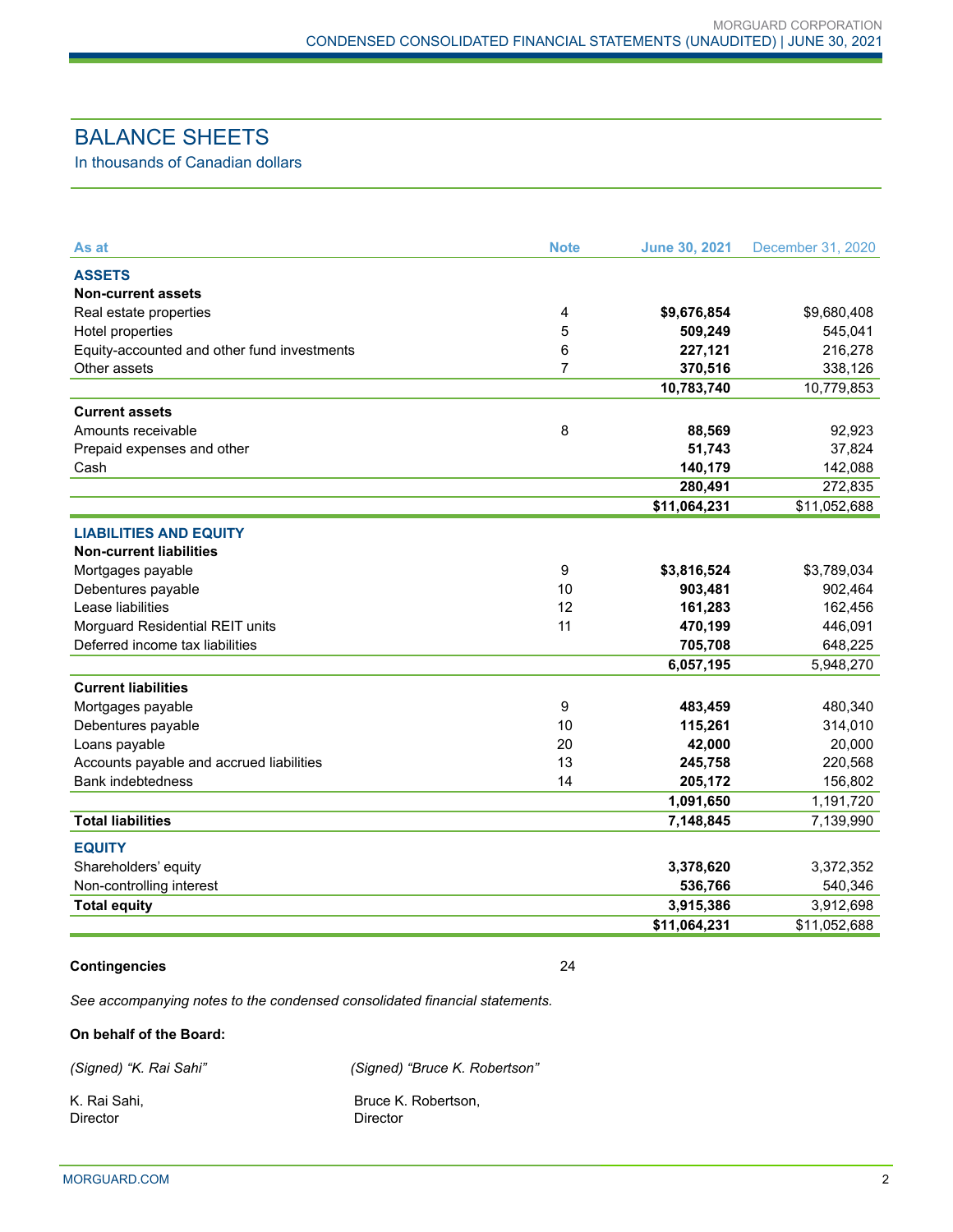# STATEMENTS OF INCOME (LOSS)

In thousands of Canadian dollars, except per common share amounts

|                                                                                                |                  | <b>Three months ended</b><br><b>June 30</b> |             | <b>Six months ended</b><br>June 30 |             |
|------------------------------------------------------------------------------------------------|------------------|---------------------------------------------|-------------|------------------------------------|-------------|
|                                                                                                | <b>Note</b>      | 2021                                        | 2020        | 2021                               | 2020        |
| Revenue from real estate properties                                                            | 16               | \$208,691                                   | \$218,477   | \$420,055                          | \$446,743   |
| Revenue from hotel properties                                                                  | 16               | 30,116                                      | 8,831       | 52,264                             | 56,636      |
| Property operating expenses                                                                    |                  |                                             |             |                                    |             |
| Property operating costs                                                                       | 8(a), 8(b)       | (48, 770)                                   | (48, 643)   | (95, 831)                          | (97, 393)   |
| Utilities                                                                                      |                  | (12, 433)                                   | (12, 798)   | (27, 654)                          | (28,039)    |
| <b>Realty taxes</b>                                                                            |                  | (22, 855)                                   | (23, 802)   | (89, 521)                          | (90, 745)   |
| Hotel operating expenses                                                                       | 8(a)             | (20, 204)                                   | (10, 891)   | (38, 294)                          | (53, 427)   |
| <b>Net operating income</b>                                                                    |                  | 134,545                                     | 131,174     | 221,019                            | 233,775     |
| <b>OTHER REVENUE</b>                                                                           |                  |                                             |             |                                    |             |
| Management and advisory fees                                                                   | 16               | 11,500                                      | 10,081      | 21,626                             | 22,278      |
| Interest and other income                                                                      |                  | 3,459                                       | 3,516       | 6,783                              | 7,558       |
|                                                                                                |                  | 14,959                                      | 13,597      | 28,409                             | 29,836      |
|                                                                                                |                  |                                             |             |                                    |             |
| <b>EXPENSES</b><br>Interest                                                                    | 17               | 55,247                                      | 58,962      | 111,213                            | 120,324     |
| Property management and corporate                                                              | $8(a)$ , $15(c)$ | 24,348                                      | 15,430      | 43,644                             | 25,606      |
| Amortization of hotel properties and other                                                     |                  | 8,300                                       | 8,866       | 16,658                             | 17,990      |
| Provision for impairment                                                                       | 5                | 28,056                                      |             | 28,056                             | 23,891      |
|                                                                                                |                  | 115,951                                     | 83,258      | 199,571                            | 187,811     |
|                                                                                                |                  |                                             |             |                                    |             |
| <b>OTHER INCOME (EXPENSE)</b>                                                                  |                  |                                             |             |                                    |             |
| Fair value gain (loss), net                                                                    | 18               | (19, 374)                                   | (174, 502)  | 19,552                             | (211, 324)  |
| Equity income (loss) from investments                                                          | 6                | 22,336                                      | (3, 174)    | 22,765                             | (5,678)     |
| Other income (expense)                                                                         | 19               | 2,143                                       | 1,823       | 4,167                              | (1, 135)    |
|                                                                                                |                  | 5,105                                       | (175, 853)  | 46,484                             | (218, 137)  |
| Income (loss) before income taxes                                                              |                  | 38,658                                      | (114, 340)  | 96,341                             | (142, 337)  |
| Provision for (recovery of) income taxes                                                       | 21               |                                             |             |                                    |             |
| Current                                                                                        |                  | 4,621                                       | 2,854       | 5,453                              | 9,722       |
| Deferred                                                                                       |                  | 17,856                                      | (12, 156)   | 56,759                             | (38, 151)   |
|                                                                                                |                  | 22,477                                      | (9,302)     | 62,212                             | (28, 429)   |
| Net income (loss) for the period                                                               |                  | \$16,181                                    | (\$105,038) | \$34,129                           | (\$113,908) |
| Net income (loss) attributable to:                                                             |                  |                                             |             |                                    |             |
| Common shareholders                                                                            |                  | \$16,498                                    | (\$65,396)  | \$31,653                           | (\$31,984)  |
| Non-controlling interest                                                                       |                  | (317)                                       | (39, 642)   | 2,476                              | (81, 924)   |
|                                                                                                |                  | \$16,181                                    | (\$105,038) | \$34,129                           | (\$113,908) |
|                                                                                                |                  |                                             |             |                                    |             |
| Net income (loss) per common share attributable to:<br>Common shareholders - basic and diluted | 22               | \$1.48                                      | (\$5.81)    | \$2.85                             | (\$2.84)    |
|                                                                                                |                  |                                             |             |                                    |             |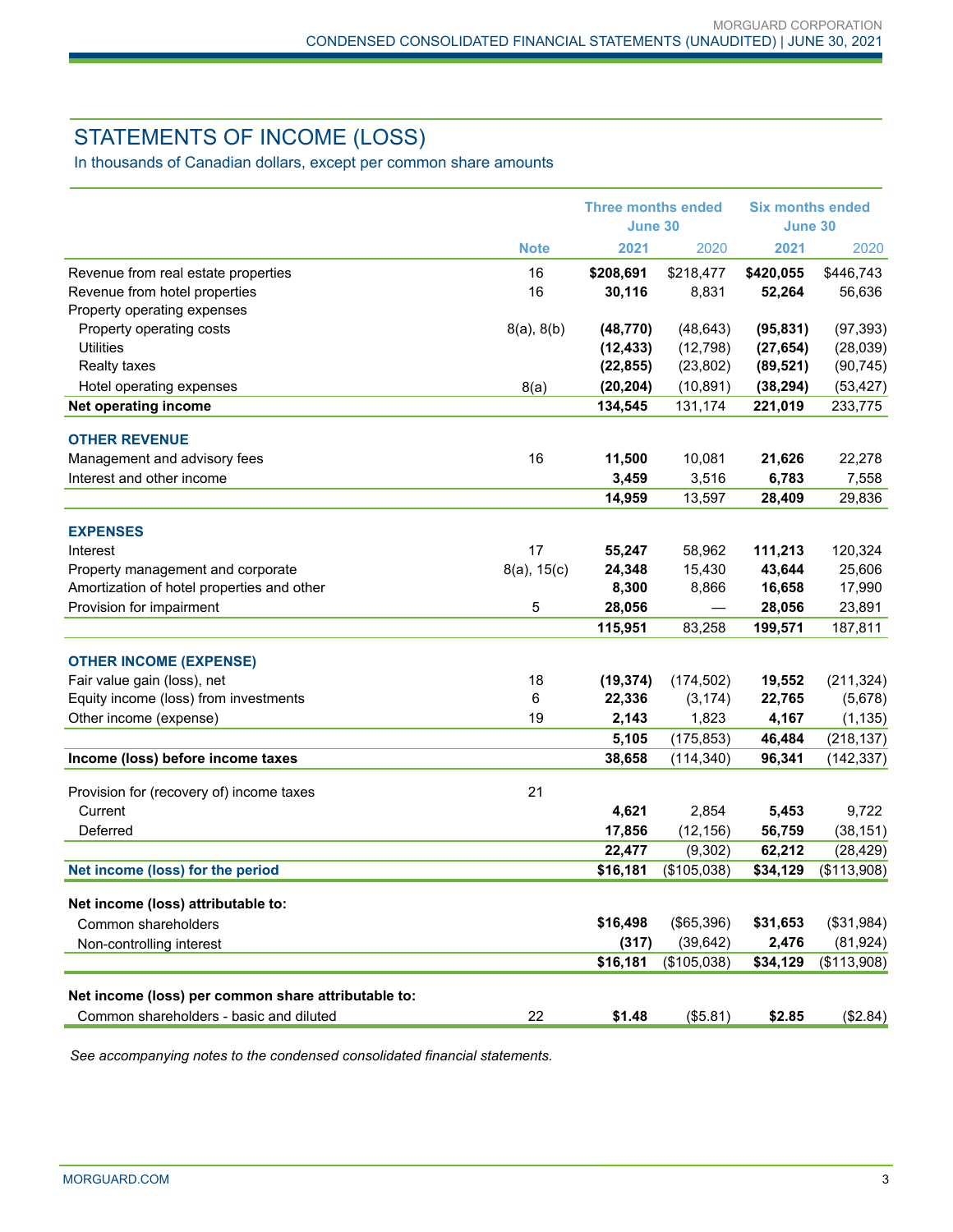# STATEMENTS OF COMPREHENSIVE INCOME (LOSS)

In thousands of Canadian dollars

|                                                                        | <b>Three months ended</b><br>June 30 |             | <b>Six months ended</b><br>June 30 |             |
|------------------------------------------------------------------------|--------------------------------------|-------------|------------------------------------|-------------|
|                                                                        | 2021                                 | 2020        | 2021                               | 2020        |
| Net income (loss) for the period                                       | \$16,181                             | (\$105,038) | \$34,129                           | (\$113,908) |
| <b>OTHER COMPREHENSIVE INCOME (LOSS)</b>                               |                                      |             |                                    |             |
| Items that may be reclassified subsequently to net income (loss):      |                                      |             |                                    |             |
| Unrealized foreign currency translation gain (loss)                    | (22, 439)                            | (72,500)    | (41, 213)                          | 84,695      |
| Deferred income tax recovery (provision)                               |                                      | 179         | 843                                | (214)       |
|                                                                        | (22, 439)                            | (72, 321)   | (40, 370)                          | 84,481      |
| Items that will not be reclassified subsequently to net income (loss): |                                      |             |                                    |             |
| Actuarial gain (loss) on defined benefit pension plans                 | 9,717                                | (11,047)    | 23,573                             | (35,032)    |
| Deferred income tax recovery (provision)                               | (2, 551)                             | 2,901       | (6, 170)                           | 9,227       |
|                                                                        | 7,166                                | (8, 146)    | 17,403                             | (25, 805)   |
| Other comprehensive income (loss)                                      | (15, 273)                            | (80, 467)   | (22, 967)                          | 58,676      |
| Total comprehensive income (loss) for the period                       | \$908                                | (\$185,505) | \$11,162                           | (\$55,232)  |
| Total comprehensive income (loss) attributable to:                     |                                      |             |                                    |             |
| Common shareholders                                                    | \$2,236                              | (\$142,234) | \$10,587                           | \$22,450    |
| Non-controlling interest                                               | (1, 328)                             | (43, 271)   | 575                                | (77, 682)   |
|                                                                        | \$908                                | (\$185,505) | \$11,162                           | (\$55,232)  |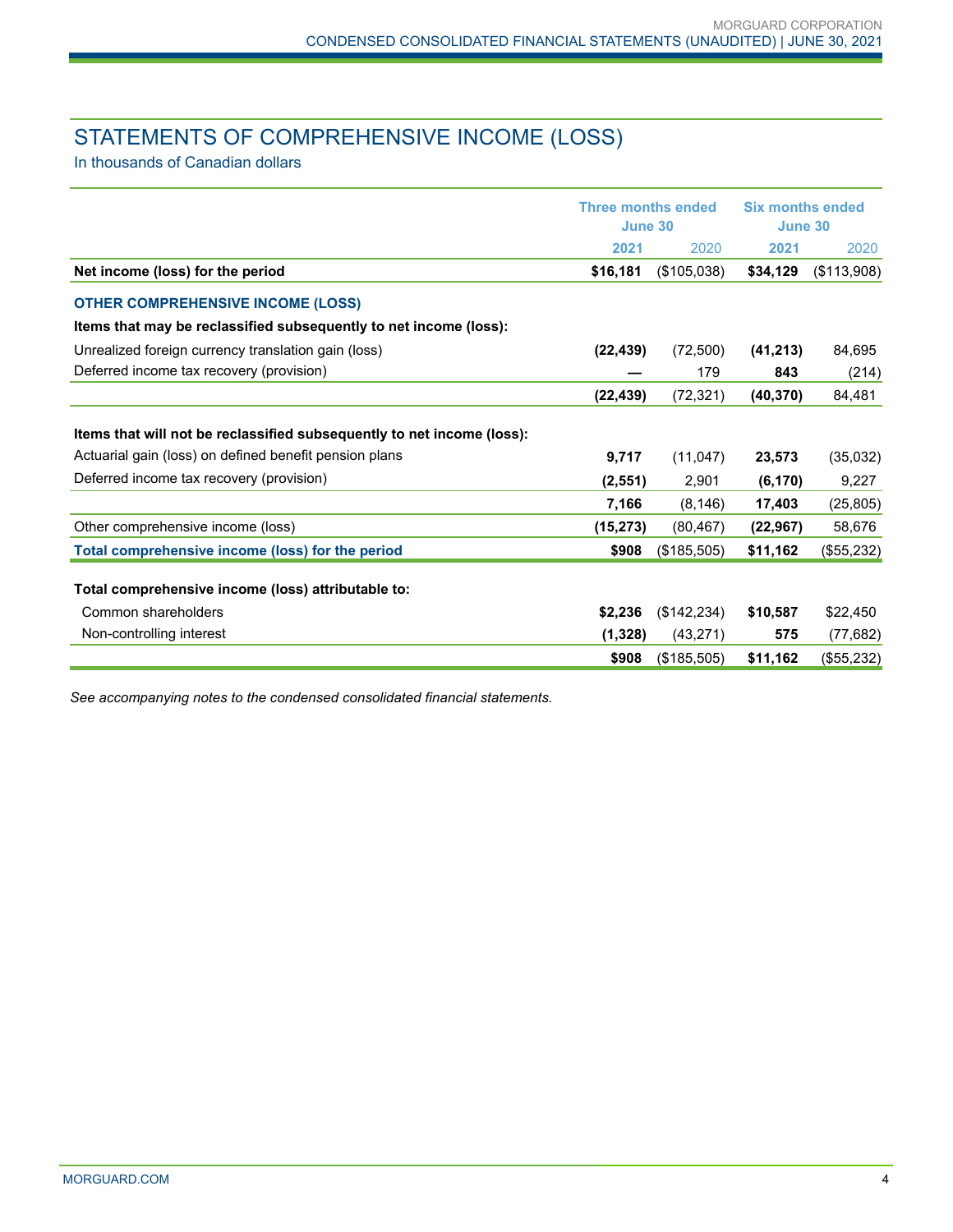# STATEMENTS OF CHANGES IN SHAREHOLDERS' EQUITY

In thousands of Canadian dollars

|                                                            |             |                                    | <b>Accumulated</b><br>Other           |                                |                                                | Non-                           |              |
|------------------------------------------------------------|-------------|------------------------------------|---------------------------------------|--------------------------------|------------------------------------------------|--------------------------------|--------------|
|                                                            | <b>Note</b> | <b>Retained</b><br><b>Earnings</b> | <b>Comprehensive</b><br><b>Income</b> | <b>Share</b><br><b>Capital</b> | Total<br><b>Shareholders'</b><br><b>Equity</b> | controlling<br><b>Interest</b> | <b>Total</b> |
| Shareholders' equity, January 1, 2020                      |             | \$3,238,576                        | \$207,904                             | \$102,426                      | \$3,548,906                                    | \$756,811                      | \$4,305,717  |
| Changes during the period:                                 |             |                                    |                                       |                                |                                                |                                |              |
| Net loss                                                   |             | (31, 984)                          |                                       |                                | (31, 984)                                      | (81, 924)                      | (113,908)    |
| Other comprehensive income                                 |             |                                    | 54,434                                |                                | 54,434                                         | 4,242                          | 58,676       |
| <b>Dividends</b>                                           |             | (3,374)                            |                                       |                                | (3,374)                                        |                                | (3,374)      |
| <b>Distributions</b>                                       |             |                                    |                                       |                                |                                                | (11,221)                       | (11,221)     |
| Issuance of common shares                                  |             |                                    |                                       | 47                             | 47                                             |                                | 47           |
| Repurchase of common shares                                |             | (8, 190)                           |                                       | (468)                          | (8,658)                                        |                                | (8,658)      |
| Change in ownership of Temple Hotels Inc.                  |             | (23, 235)                          |                                       |                                | (23, 235)                                      | (20, 914)                      | (44, 149)    |
| Change in ownership of Morguard REIT                       |             | 9,925                              |                                       |                                | 9,925                                          | (9,925)                        |              |
| Tax impact of increase in subsidiary<br>ownership interest |             | (1,840)                            |                                       |                                | (1, 840)                                       |                                | (1,840)      |
| Shareholders' equity, June 30, 2020                        |             | \$3,179,878                        | \$262,338                             | \$102,005                      | \$3,544,221                                    | \$637,069                      | \$4,181,290  |
| Changes during the period:                                 |             |                                    |                                       |                                |                                                |                                |              |
| Net loss                                                   |             | (66, 934)                          |                                       |                                | (66, 934)                                      | (69, 208)                      | (136, 142)   |
| Other comprehensive loss                                   |             |                                    | (100, 020)                            |                                | (100, 020)                                     | (5, 562)                       | (105, 582)   |
| <b>Dividends</b>                                           |             | (3,340)                            |                                       |                                | (3,340)                                        |                                | (3,340)      |
| <b>Distributions</b>                                       |             |                                    |                                       |                                | $\overline{\phantom{0}}$                       | (6,881)                        | (6,881)      |
| Issuance of common shares                                  |             |                                    |                                       | 52                             | 52                                             |                                | 52           |
| Repurchase of common shares                                |             | (12, 776)                          |                                       | (1, 115)                       | (13, 891)                                      |                                | (13, 891)    |
| Change in ownership of Morguard REIT                       |             | 14,119                             |                                       |                                | 14,119                                         | (15,072)                       | (953)        |
| Tax impact of increase in subsidiary<br>ownership interest |             | (1, 855)                           |                                       |                                | (1, 855)                                       |                                | (1, 855)     |
| <b>Shareholders' equity, December 31, 2020</b>             |             | \$3,109,092                        | \$162,318                             | \$100.942                      | \$3,372,352                                    | \$540,346                      | \$3,912,698  |
| Changes during the period:                                 |             |                                    |                                       |                                |                                                |                                |              |
| Net income                                                 |             | 31,653                             |                                       |                                | 31,653                                         | 2,476                          | 34,129       |
| Other comprehensive loss                                   |             |                                    | (21,066)                              |                                | (21,066)                                       | (1,901)                        | (22, 967)    |
| <b>Dividends</b>                                           | 15(a)       | (3, 349)                           |                                       |                                | (3, 349)                                       |                                | (3, 349)     |
| <b>Distributions</b>                                       |             |                                    |                                       |                                |                                                | (4, 155)                       | (4, 155)     |
| Issuance of common shares                                  | 15(a)       |                                    |                                       | 46                             | 46                                             |                                | 46           |
| Repurchase of common shares                                | 15(a)       | (926)                              |                                       | (81)                           | (1,007)                                        |                                | (1,007)      |
| Tax impact of increase in subsidiary<br>ownership interest |             | (9)                                |                                       |                                | (9)                                            |                                | (9)          |
| Shareholders' equity, June 30, 2021                        |             | \$3,136,461                        | \$141.252                             | \$100.907                      | \$3.378.620                                    | \$536,766                      | \$3.915.386  |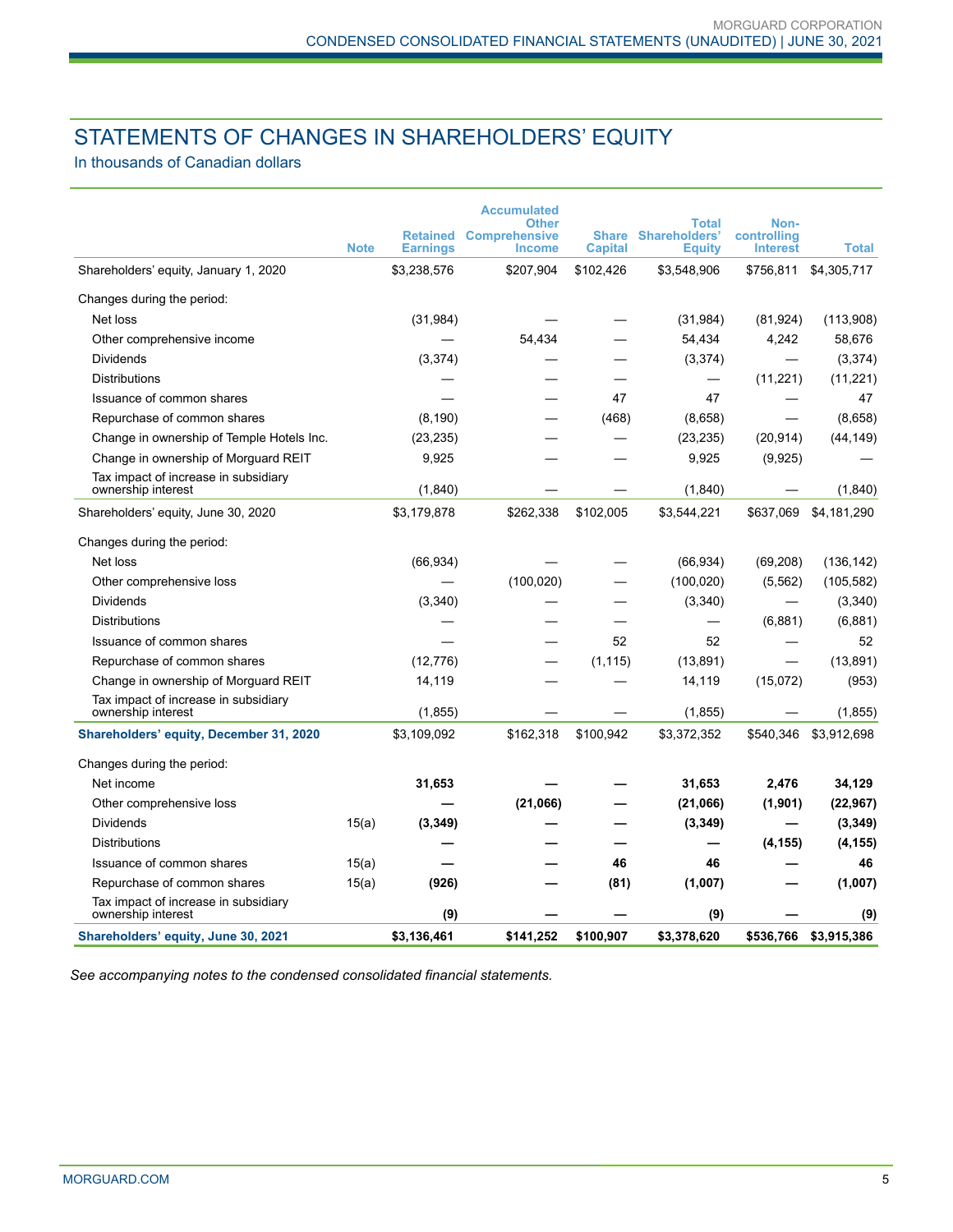# STATEMENTS OF CASH FLOWS

In thousands of Canadian dollars

|                                                                                            |             |            | <b>Three months ended</b><br>June 30 |                          | <b>Six months ended</b><br>June 30 |  |
|--------------------------------------------------------------------------------------------|-------------|------------|--------------------------------------|--------------------------|------------------------------------|--|
|                                                                                            | <b>Note</b> | 2021       | 2020                                 | 2021                     | 2020                               |  |
| <b>OPERATING ACTIVITIES</b>                                                                |             |            |                                      |                          |                                    |  |
| Net income (loss) for the period                                                           |             | \$16,181   | (\$105,038)                          | \$34,129                 | (\$113,908)                        |  |
| Add items not affecting cash                                                               | 23(a)       | 36,764     | 160,532                              | 71,303                   | 235,681                            |  |
| Distributions from equity-accounted investments                                            | 6           | 629        | 1,103                                | 1,871                    | 11,853                             |  |
| Additions to tenant incentives and leasing commissions                                     | 4           | (2,716)    | (1,614)                              | (4, 107)                 | (3,052)                            |  |
| Net change in operating assets and liabilities                                             | 23(b)       | 8,946      | (34, 338)                            | (2, 515)                 | (49, 933)                          |  |
| Cash provided by operating activities                                                      |             | 59,804     | 20,645                               | 100,681                  | 80,641                             |  |
|                                                                                            |             |            |                                      |                          |                                    |  |
| <b>INVESTING ACTIVITIES</b><br>Additions to real estate properties and tenant improvements | 4           | (10, 656)  | (8,369)                              | (18, 612)                | (24, 510)                          |  |
| Additions to hotel properties                                                              | 5           | (2, 350)   | (967)                                | (4, 964)                 | (2,840)                            |  |
| Additions to capital and intangible assets                                                 |             | (155)      | (666)                                | (261)                    | (1,622)                            |  |
| Proceeds from the sale of real estate properties, net                                      | 4           |            |                                      | $\overline{\phantom{0}}$ | 28,079                             |  |
| Investment in properties under development                                                 | 4           | (1,048)    | (7, 487)                             | (3, 559)                 | (18, 758)                          |  |
| Investment in equity-accounted and other fund investments, net                             | 6           | 3,234      | (5,042)                              | (853)                    | (11, 234)                          |  |
| Cash used in investing activities                                                          |             | (10, 975)  | (22, 531)                            | (28, 249)                | (30, 885)                          |  |
| <b>FINANCING ACTIVITIES</b>                                                                |             |            |                                      |                          |                                    |  |
| Proceeds from new mortgages                                                                |             | 283,975    | 63,369                               | 283,975                  | 163,369                            |  |
| Financing costs on new mortgages                                                           |             | (1, 192)   | (1,088)                              | (1, 262)                 | (1,508)                            |  |
| Repayment of mortgages                                                                     |             |            |                                      |                          |                                    |  |
| Principal instalment repayments                                                            |             | (29, 702)  | (26,968)                             | (59, 636)                | (55, 834)                          |  |
| Repayments on maturity                                                                     |             | (155, 378) | (8, 757)                             | (155, 378)               | (29, 418)                          |  |
| Repayments due to mortgage extinguishments                                                 |             |            |                                      |                          | (111, 774)                         |  |
| Principal payment of lease liabilities                                                     |             | (424)      | (506)                                | (873)                    | (978)                              |  |
| Proceeds from bank indebtedness                                                            |             | 197,874    | 42,685                               | 213,996                  | 285,895                            |  |
| Repayment of bank indebtedness                                                             |             | (119, 304) | (123, 352)                           | (165, 626)               | (214, 956)                         |  |
| Redemption of debentures payable                                                           | 10(a)       | (200, 000) |                                      | (200, 000)               |                                    |  |
| Proceeds from (repayments of) loans payable, net                                           |             |            |                                      | 22,000                   | (13, 233)                          |  |
| Dividends paid                                                                             |             | (1,642)    | (1,659)                              | (3,284)                  | (3, 327)                           |  |
| Distributions to non-controlling interest, net                                             |             | (1,993)    | (5, 334)                             | (3,649)                  | (9,894)                            |  |
| Common shares repurchased for cancellation                                                 | 15(a)       |            | (1,902)                              | (1,007)                  | (8,658)                            |  |
| Investment in subsidiaries                                                                 | 15(b)       |            |                                      |                          | (44, 149)                          |  |
| Increase in restricted cash                                                                |             | (1, 257)   | (1,264)                              | (1,801)                  | (377)                              |  |
| Cash used in financing activities                                                          |             | (29, 043)  | (64, 776)                            | (72, 545)                | (44, 842)                          |  |
| Net increase (decrease) in cash during the period                                          |             | 19,786     | (66, 662)                            | (113)                    | 4,914                              |  |
| Net effect of foreign currency translation on cash balance                                 |             | (487)      | 5,310                                | (1,796)                  | 8,367                              |  |
| Cash, beginning of period                                                                  |             | 120,880    | 197,801                              | 142,088                  | 123,168                            |  |
| Cash, end of period                                                                        |             | \$140,179  | \$136,449                            | \$140,179                | \$136,449                          |  |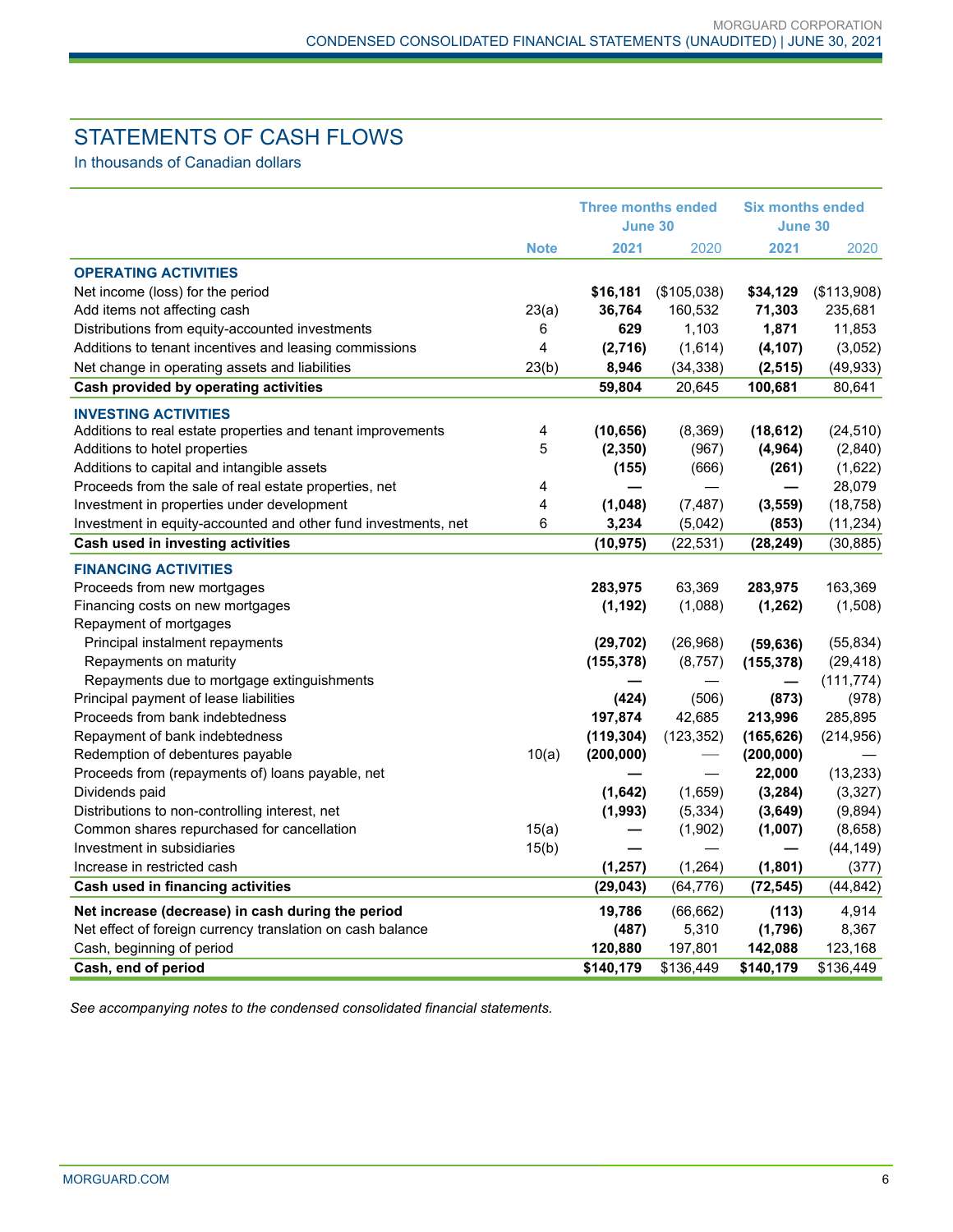# **NOTES**

For the three and six months ended June 30, 2021 and 2020 In thousands of Canadian dollars, except per common share and unit amounts and unless otherwise noted

# NOTE 1

# **NATURE AND DESCRIPTION OF COMPANY**

Morguard Corporation (the "Company" or "Morguard") is a real estate investment and management corporation formed under the laws of Canada. Morguard's principal activities include property ownership, development and investment advisory services. Property ownership encompasses interests in multi-suite residential, commercial and hotel properties. The common shares of the Company trade on the Toronto Stock Exchange ("TSX") under the symbol "MRC." The Company owns a diverse portfolio of properties in Canada and the United States. The Company's head office is located at 55 City Centre Drive, Suite 1000, Mississauga, Ontario, L5B 1M3.

# NOTE 2

# **STATEMENT OF COMPLIANCE AND SIGNIFICANT ACCOUNTING POLICIES**

These condensed consolidated financial statements have been prepared in accordance with International Financial Reporting Standards ("IFRS") IAS 34, Interim Financial Reporting, as issued by the International Accounting Standards Board ("IASB") and thus do not contain all the disclosures applicable to the annual audited consolidated financial statements.

The condensed consolidated financial statements were approved and authorized for issue by the Board of Directors on August 4, 2021.

These condensed consolidated financial statements use the same accounting policies and methods of their application as the most recent annual audited consolidated financial statements and should be read in conjunction with the most recent annual audited consolidated financial statements which include the significant accounting policies most affected by estimates and judgments.

At this time, the duration and impact of the outbreak of the novel strain of coronavirus, specifically identified as "COVID-19" is unknown as is the effectiveness of the government and central bank interventions. Any estimate of the length and severity of these measures are therefore subject to significant uncertainty and, accordingly, estimates of the extent to which the COVID-19 pandemic may, directly or indirectly, materially and adversely affect the Company's operations, financial results and condition in future periods are also subject to significant uncertainty. Management believes it is currently not possible to estimate the long-term impacts the outbreak of COVID-19 will have in determining estimates of fair market value for the Company's real estate properties, investments in joint arrangements and the valuation of financial instruments. In a long-term scenario, the significant assumptions used in the assessment of fair value and impairment, including estimates of future operating cash flows, the time period over which they will occur, an appropriate discount and capitalization rate and stabilized net operating income (which is primarily influenced by revenue growth, vacancy rates, inflation rates and operating costs), could potentially be impacted, which ultimately impact the underlying valuation of the Company's real estate properties and equityaccounted investments.

The foreign exchange rates for the current and prior reporting periods are as follows:

|                                                         | 2021     | 2020     |
|---------------------------------------------------------|----------|----------|
| Canadian dollar to United States dollar exchange rates: |          |          |
| - As at June 30                                         | \$0.8068 | \$0.7338 |
| - As at December 31                                     |          | 0.7854   |
| - Average for the three months ended June 30            | 0.8142   | 0.7219   |
| - Average for the six months ended June 30              | 0.8019   | 0.7325   |
| United States dollar to Canadian dollar exchange rates: |          |          |
| - As at June 30                                         | 1.2394   | 1.3628   |
| - As at December 31                                     |          | 1.2732   |
| - Average for the three months ended June 30            | 1.2282   | 1.3853   |
| - Average for the six months ended June 30              | 1.2470   | 1.3651   |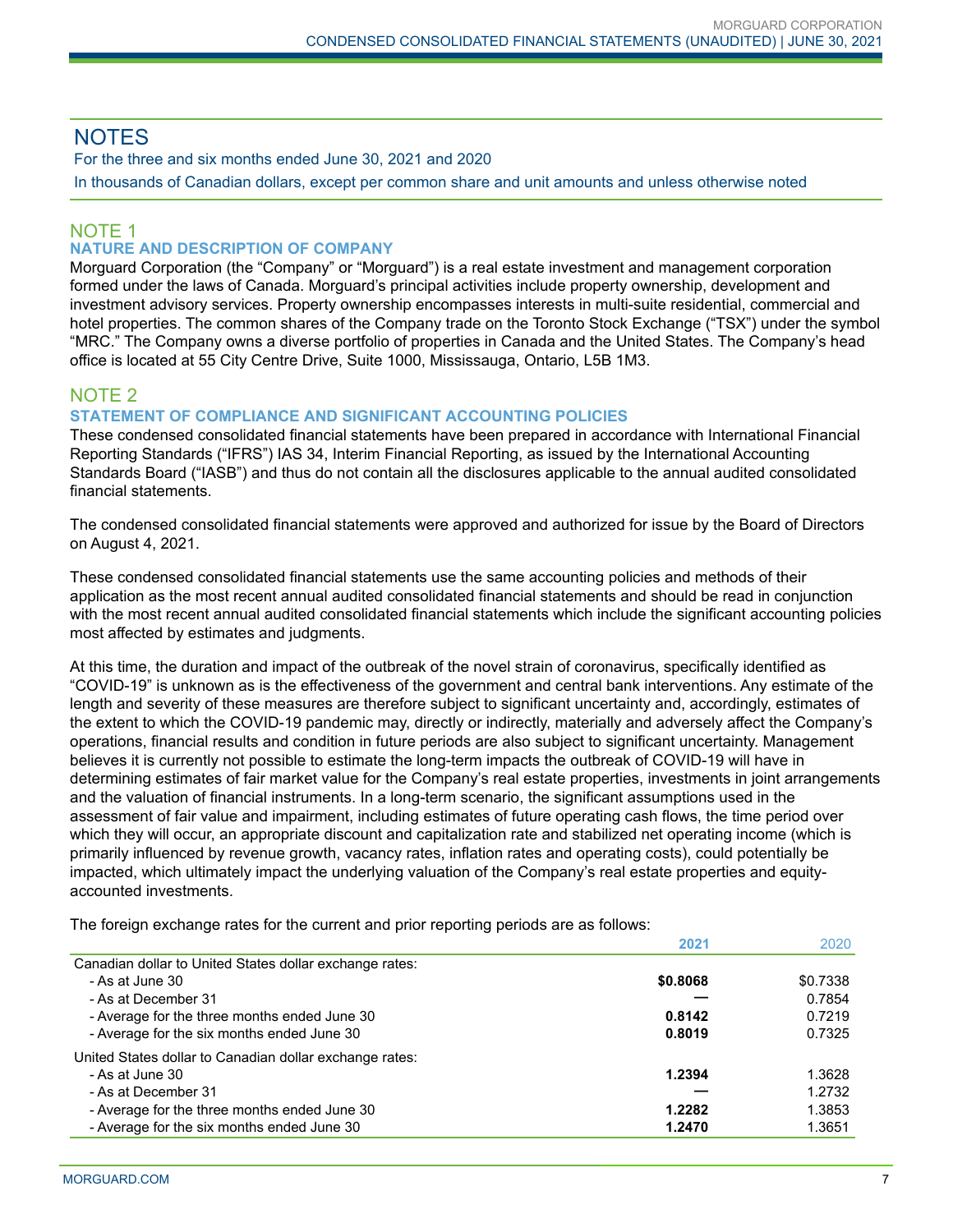# NOTE 3 **SUBSIDIARIES WITH NON-CONTROLLING INTEREST**

**Morguard North American Residential Real Estate Investment Trust ("Morguard Residential REIT" or "MRG")** As at June 30, 2021, and December 31, 2020, the Company owned a 44.7% effective interest in Morguard Residential REIT through its ownership of 7,944,166 units and 17,223,090 Class B LP units. The Company continues to consolidate its investment in Morguard Residential REIT on the basis of *de facto* control in accordance with IFRS 10, Consolidated Financial Statements ("IFRS 10"). Refer to the Company's most recent annual audited consolidated financial statements for the factors that continue to support the conclusion that the Company has *de facto* control of Morguard Residential REIT.

During the three months ended June 30, 2021, Morguard Residential REIT recorded distributions of \$6,828, or \$0.1749 per unit (2020 - \$6,820, or \$0.1749 per unit), of which \$1,390 was paid to the Company (2020 - \$1,390) and \$5,438 was paid to the remaining unitholders (2020 - \$5,430). In addition, during the three months ended June 30, 2021, Morguard Residential REIT paid distributions to the Company on the Class B LP units of \$3,013 (2020 - \$3,013).

During the six months ended June 30, 2021, Morguard Residential REIT recorded distributions of \$13,654, or \$0.3498 per unit (2020 - \$13,639, or \$0.3498 per unit), of which \$2,779 was paid to the Company (2020 - \$2,780) and \$10,875 was paid to the remaining unitholders (2020 - \$10,859). In addition, during the six months ended June 30, 2021, Morguard Residential REIT paid distributions to the Company on the Class B LP units of \$6,025 (2020 - \$6,025).

#### **Morguard Real Estate Investment Trust ("Morguard REIT" or "MRT")**

As at June 30, 2021, and December 31, 2020, the Company owned 39,040,641 units of Morguard REIT, which represents a 60.9% ownership interest.

During the three months ended June 30, 2021, Morguard REIT recorded distributions of \$3,849 or \$0.06 per unit (2020 - \$9,883, or \$0.16 per unit), of which \$2,343 (2020 - \$5,828) was paid to the Company or received through MRT's distribution reinvestment program ("MRT DRIP") and \$1,506 was paid to the remaining unitholders (2020 - \$4,055).

During the six months ended June 30, 2021, Morguard REIT recorded distributions of \$8,981 or \$0.14 per unit (2020 - \$24,461, or \$0.40 per unit), of which \$5,466 (2020 - \$14,353) was paid to or received through MRT DRIP and \$3,515 was paid to the remaining unitholders (2020 - \$10,108).

The following summarizes the results of Morguard REIT and Morguard Residential REIT before any intercompany eliminations and the corresponding non-controlling interest in the equity of Morguard REIT and Morguard Residential REIT. The units issued by Morguard Residential REIT that are not held by the Company are presented as equity on Morguard Residential REIT's balance sheet, but are classified as a liability on the Company's consolidated balance sheets (Note 11).

| As at                      |             | <b>June 30, 2021</b> | December 31, 2020 |             |  |
|----------------------------|-------------|----------------------|-------------------|-------------|--|
|                            | <b>MRT</b>  | <b>MRG</b>           | <b>MRT</b>        | <b>MRG</b>  |  |
| Non-current assets         | \$2,491,552 | \$3,064,342          | \$2,519,270       | \$3,034,246 |  |
| <b>Current assets</b>      | 35,576      | 37,499               | 36,958            | 50,112      |  |
| <b>Total assets</b>        | \$2,527,128 | \$3,101,841          | \$2,556,228       | \$3,084,358 |  |
| Non-current liabilities    | \$995,143   | \$1,573,578          | \$934,873         | \$1,580,870 |  |
| <b>Current liabilities</b> | 390,745     | 166,030              | 471,904           | 155,869     |  |
| <b>Total liabilities</b>   | \$1,385,888 | \$1,739,608          | \$1,406,777       | \$1,736,739 |  |
| <b>Equity</b>              | \$1,141,240 | \$1,362,233          | \$1,149,451       | \$1,347,619 |  |
| Non-controlling interest   | \$448,553   | \$752,906            | \$451,716         | \$744,559   |  |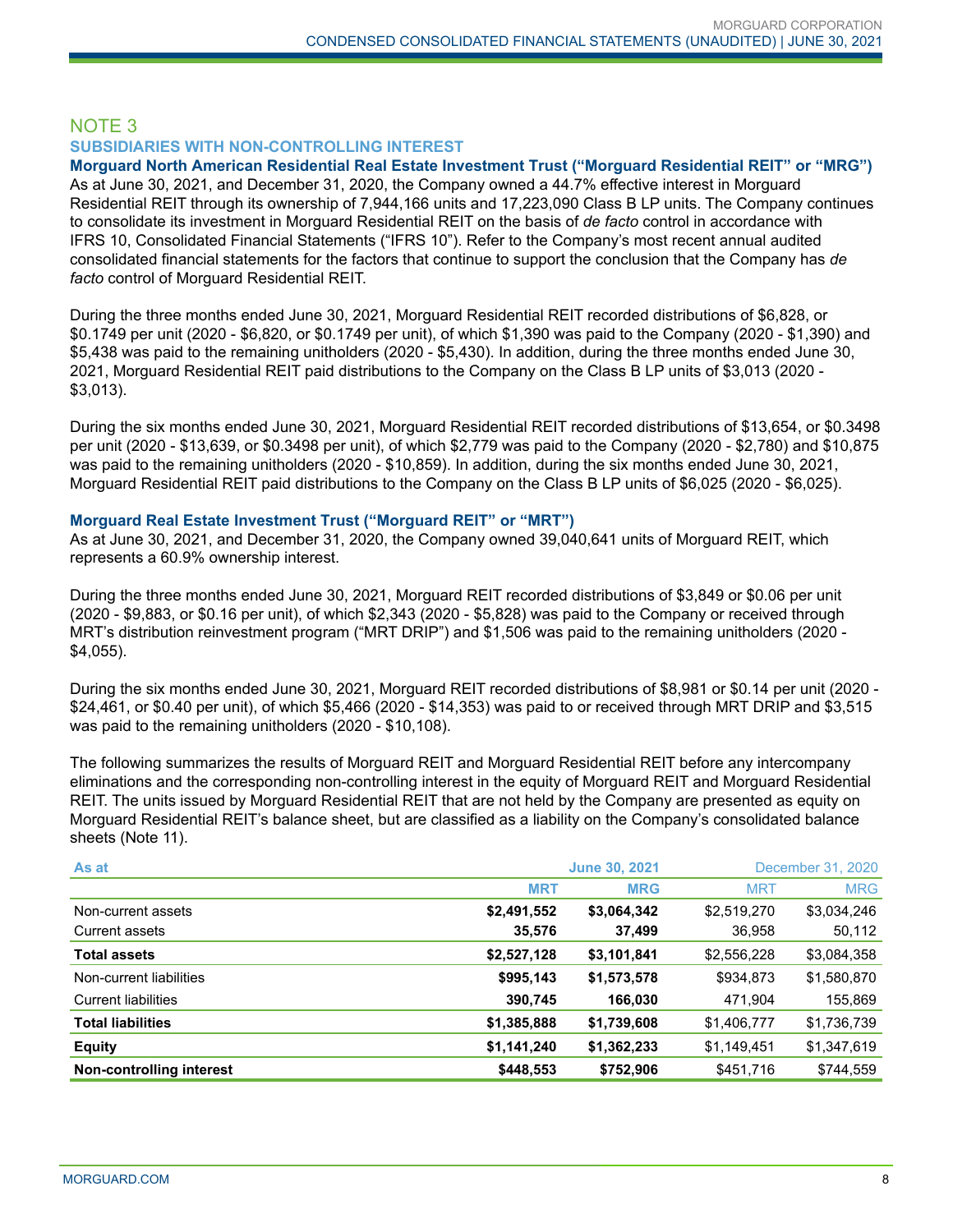The following summarizes the results of the operations and cash flows for the following periods as presented in Morguard REIT's and Morguard Residential REIT's financial statements before any intercompany eliminations and the corresponding non-controlling interest in their net income (loss):

| For the three months ended June 30                    |            | 2021       |             | 2020       |
|-------------------------------------------------------|------------|------------|-------------|------------|
|                                                       | <b>MRT</b> | <b>MRG</b> | <b>MRT</b>  | <b>MRG</b> |
| Revenue                                               | \$58,475   | \$59,814   | \$59,300    | \$63,202   |
| <b>Expenses</b>                                       | (42, 682)  | (50, 367)  | (45, 318)   | (45,900)   |
| Fair value gain (loss) on real estate properties, net | (20, 837)  | 32,006     | (111, 430)  | 22,630     |
| Fair value loss on Class B LP Units                   |            | (21, 184)  |             | (20, 668)  |
| Net income (loss) for the period                      | (\$5,044)  | \$20,269   | (\$97,448)  | \$19,264   |
| <b>Non-controlling interest</b>                       | (\$1,974)  | \$11,208   | (\$39,522)  | \$10,660   |
| For the three months ended June 30                    |            | 2021       |             | 2020       |
|                                                       | <b>MRT</b> | <b>MRG</b> | <b>MRT</b>  | <b>MRG</b> |
| Cash provided by (used in) operating activities       | \$18,393   | \$20,199   | (\$6,594)   | \$24,269   |
| Cash used in investing activities                     | (2,705)    | (6, 510)   | (7, 216)    | (6,059)    |
| Cash provided by (used in) financing activities       | (15, 764)  | (15, 187)  | 12,904      | (7, 564)   |
| Net increase (decrease) in cash during the period     | (\$76)     | (\$1,498)  | (\$906)     | \$10,646   |
| For the six months ended June 30                      |            | 2021       |             | 2020       |
|                                                       | <b>MRT</b> | <b>MRG</b> | <b>MRT</b>  | <b>MRG</b> |
| Revenue                                               | \$119,445  | \$120,136  | \$125,673   | \$125,499  |
| <b>Expenses</b>                                       | (83, 474)  | (117, 289) | (91, 716)   | (109, 332) |
| Fair value gain (loss) on real estate properties, net | (35, 286)  | 59,457     | (232, 547)  | 33,087     |
| Fair value gain (loss) on Class B LP units            |            | (14, 640)  |             | 67,170     |
| Net income (loss) for the period                      | \$685      | \$47,664   | (\$198,590) | \$116,424  |
| <b>Non-controlling interest</b>                       | \$267      | \$26.344   | (\$81,516)  | \$64,313   |
| For the six months ended June 30                      |            | 2021       |             | 2020       |
|                                                       | <b>MRT</b> | <b>MRG</b> | <b>MRT</b>  | <b>MRG</b> |
| Cash provided by operating activities                 | \$38,204   | \$34,924   | \$14,224    | \$29,271   |
| Cash used in investing activities                     | (5,964)    | (12, 172)  | (19, 234)   | (13, 851)  |
| Cash provided by (used in) financing activities       | (31, 722)  | (31, 816)  | 5,484       | (1,643)    |
| Net increase (decrease) in cash during the period     | \$518      | (\$9,064)  | \$474       | \$13,777   |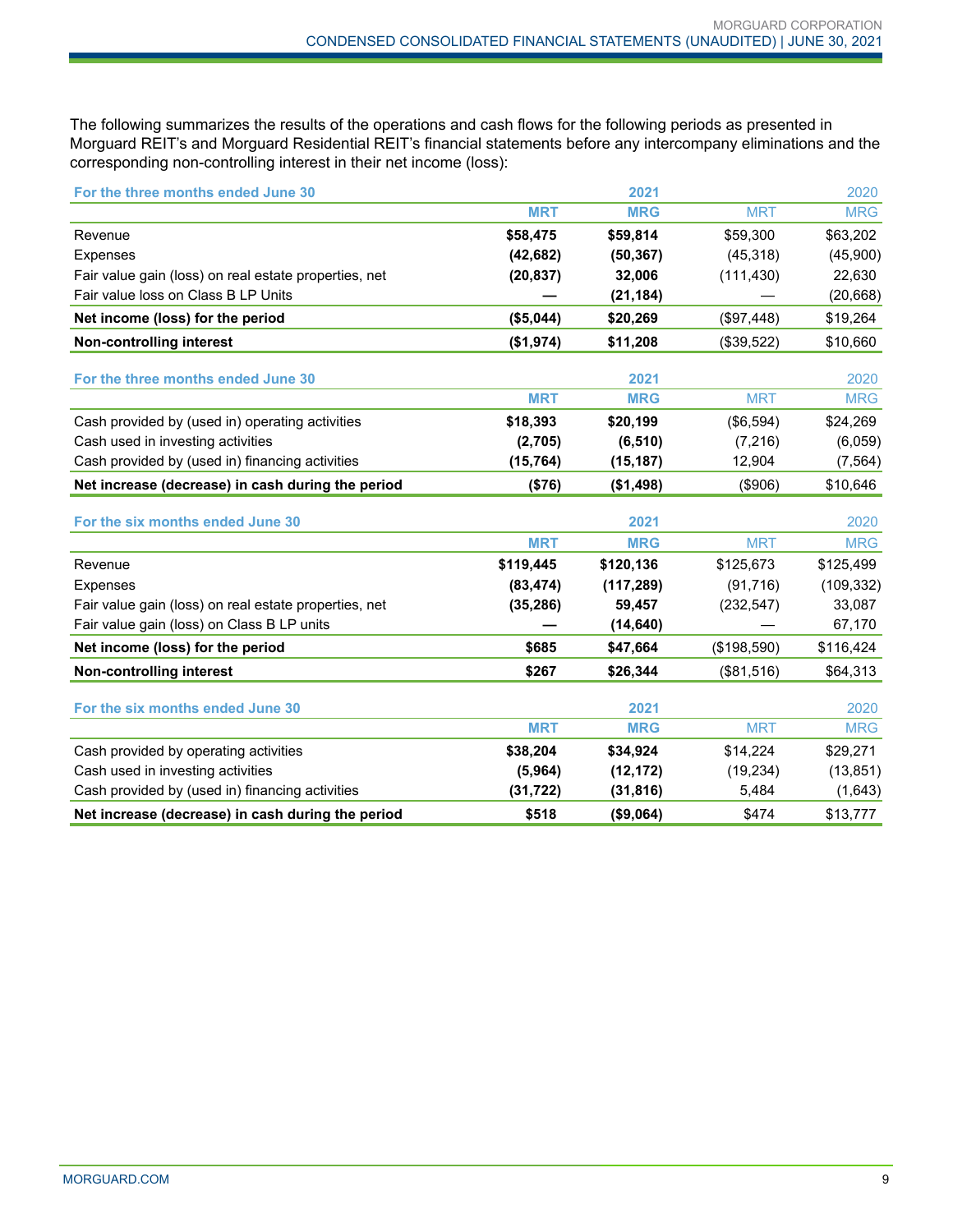## NOTE 4 **REAL ESTATE PROPERTIES**

Real estate properties consist of the following:

| As at                        | <b>June 30, 2021</b> | December 31, 2020 |
|------------------------------|----------------------|-------------------|
| Income producing properties  | \$9,578,087          | \$9.568.219       |
| Properties under development | 8.989                | 25.416            |
| Land held for development    | 89.778               | 86.773            |
|                              | \$9,676,854          | \$9.680.408       |

Reconciliation of the carrying amounts for real estate properties at the beginning and end of the current period and prior financial year are set out below:

|                                                            | <b>Income</b><br><b>Producing</b> | <b>Properties</b><br><b>Under</b> | Land<br><b>Held for</b> |              |
|------------------------------------------------------------|-----------------------------------|-----------------------------------|-------------------------|--------------|
|                                                            | <b>Properties</b>                 | <b>Development</b>                | <b>Development</b>      | <b>Total</b> |
| Balance as at December 31, 2020                            | \$9,568,219                       | \$25,416                          | \$86,773                | \$9,680,408  |
| Additions:                                                 |                                   |                                   |                         |              |
| Acquisitions                                               | 395                               |                                   |                         | 395          |
| Capital expenditures                                       | 16,253                            |                                   |                         | 16,253       |
| Development expenditures                                   |                                   | 3,333                             | 226                     | 3,559        |
| Tenant improvements, incentives and leasing<br>commissions | 6,071                             |                                   |                         | 6,071        |
| <b>Transfers</b>                                           | 19,760                            | (19,760)                          |                         |              |
| Fair value gain, net                                       | 43,386                            |                                   | 3,158                   | 46,544       |
| Foreign currency translation                               | (76, 881)                         |                                   | (379)                   | (77, 260)    |
| Other                                                      | 884                               |                                   |                         | 884          |
| Balance as at June 30, 2021                                | \$9,578,087                       | \$8,989                           | \$89,778                | \$9,676,854  |

#### **Transactions completed during the six months ended June 30, 2021**

During the six months ended June 30, 2021, the Company completed no material acquisitions or dispositions.

Reconciliation of the carrying amounts for real estate properties for the year ended December 31, 2020, is set out below:

|                                                            | Income<br>Producing | <b>Properties</b><br>Under | Land<br><b>Held</b> for |              |
|------------------------------------------------------------|---------------------|----------------------------|-------------------------|--------------|
|                                                            | <b>Properties</b>   | <b>Development</b>         | Development             | Total        |
| Balance as at December 31, 2019                            | \$10,074,175        | \$43,650                   | \$83,458                | \$10,201,283 |
| Additions:                                                 |                     |                            |                         |              |
| Acquisitions                                               | 2.848               |                            |                         | 2,848        |
| Capital expenditures                                       | 40.845              |                            |                         | 40,845       |
| Development expenditures                                   |                     | 29,310                     | 346                     | 29,656       |
| Tenant improvements, incentives and leasing<br>commissions | 16.718              |                            |                         | 16,718       |
| <b>Transfers</b>                                           | 42,079              | (48,079)                   | 6,000                   |              |
| <b>Dispositions</b>                                        | (40, 185)           |                            | (5, 192)                | (45, 377)    |
| Fair value gain (loss), net                                | (513, 895)          |                            | 2,423                   | (511, 472)   |
| Foreign currency translation                               | (57, 508)           | 535                        | (262)                   | (57,235)     |
| Other                                                      | 3,142               |                            |                         | 3,142        |
| Balance as at December 31, 2020                            | \$9,568,219         | \$25,416                   | \$86,773                | \$9,680,408  |

# **Transactions completed during the year ended December 31, 2020**

#### **Acquisitions**

During the year ended December 31, 2020, the Company completed no material acquisitions.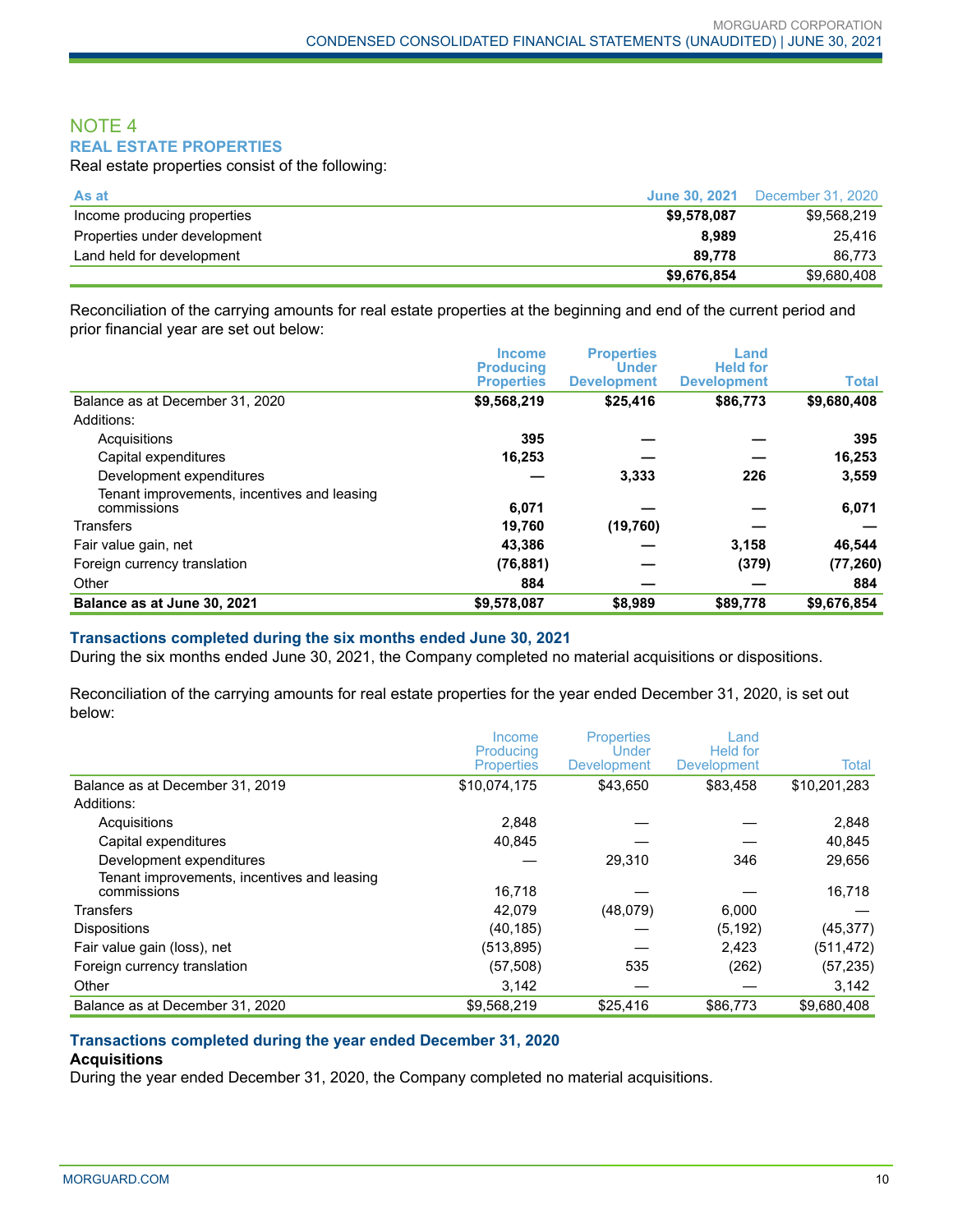#### **Dispositions**

On March 25, 2020, the Company sold its 50% interest in an industrial property, comprising 284,000 square feet located in Puslinch, Ontario, for gross proceeds of \$38,577, including closing costs, and the purchaser assumed the mortgage secured by the property in the amount of \$10,498. In addition, the Company's equity-accounted investment, MIL Industrial Fund II LP, sold its interest in the property.

On August 18, 2020, the Company sold a retail property and an adjacent parcel of land classified as held for development located in Ottawa, Ontario, comprising 10,000 square feet, for net proceeds of \$6,800, including closing costs.

#### **Capitalization Rates**

As at June 30, 2021, and December 31, 2020, the Company had its portfolio internally appraised. In addition, the Company's U.S. portfolio is appraised by independent U.S. real estate appraisal firms on a three-year cycle.

The Company determined the fair value of each income producing property based upon, among other things, rental income from current leases and assumptions about rental income from future leases reflecting market conditions at the applicable consolidated balance sheet dates, less future cash outflow pertaining to the respective leases. The Company's multi-suite residential properties are appraised using the direct capitalization of income method. The retail, office and industrial properties are appraised using a number of approaches that typically include a discounted cash flow analysis, a direct capitalization of income method and a direct comparison approach. The discounted cash flow analysis is primarily based on discounting the expected future cash flows, generally over a term of 10 years, including a terminal value based on the application of a capitalization rate to estimated year 11 cash flows.

As at June 30, 2021, the duration and impact of the COVID-19 pandemic is unknown. The impact of COVID-19 on estimating fair values for the Company's properties at June 30, 2021, required judgment based on evolving facts and available information, particularly for the retail properties, which have experienced significantly lower collections and higher tenant failure rates. In addition, it is not possible to estimate the long-term impacts COVID-19 will have on the Company's valuation of income producing properties as the length and severity of these developments are subject to significant uncertainty.

As at June 30, 2021, using the direct capitalization approach, the multi-suite residential, retail, office and industrial properties were valued using capitalization rates in the range of 3.3% to 9.8% (December 31, 2020 - 3.3% to 9.8%), resulting in an overall weighted average capitalization rate of 5.4% (December 31, 2020 - 5.4%).

|                         | <b>June 30, 2021</b>                                                      |       |      |      |                                   | December 31, 2020 |       |                                |      |                     |
|-------------------------|---------------------------------------------------------------------------|-------|------|------|-----------------------------------|-------------------|-------|--------------------------------|------|---------------------|
| As at                   | <b>Capitalization</b><br><b>Occupancy</b><br><b>Rates</b><br><b>Rates</b> |       |      |      | Occupancy<br><b>Rates</b>         |                   |       | Capitalization<br><b>Rates</b> |      |                     |
|                         | Max.                                                                      | Min.  | Max. | Min. | <b>Weighted</b><br><b>Average</b> | Max.              | Min.  | Max.                           | Min. | Weighted<br>Average |
| Multi-suite residential | 98.0%                                                                     | 92.0% | 6.8% | 3.3% | 4.3%                              | 98.0%             | 92.0% | 6.8%                           | 3.3% | 4.3%                |
| Retail                  | 99.0%                                                                     | 85.0% | 9.8% | 5.3% | 7.0%                              | 99.0%             | 85.0% | 9.8%                           | 5.3% | 6.9%                |
| Office                  | 100.0%                                                                    | 90.0% | 7.8% | 4.3% | 6.2%                              | 100.0%            | 90.0% | 8.5%                           | 4.3% | 6.2%                |
| Industrial              | 100.0%                                                                    | 95.0% | 6.5% | 4.3% | 5.1%                              | 100.0%            | 95.0% | 6.8%                           | 4.8% | 5.3%                |

The stabilized capitalization rates by asset type are set out in the following table: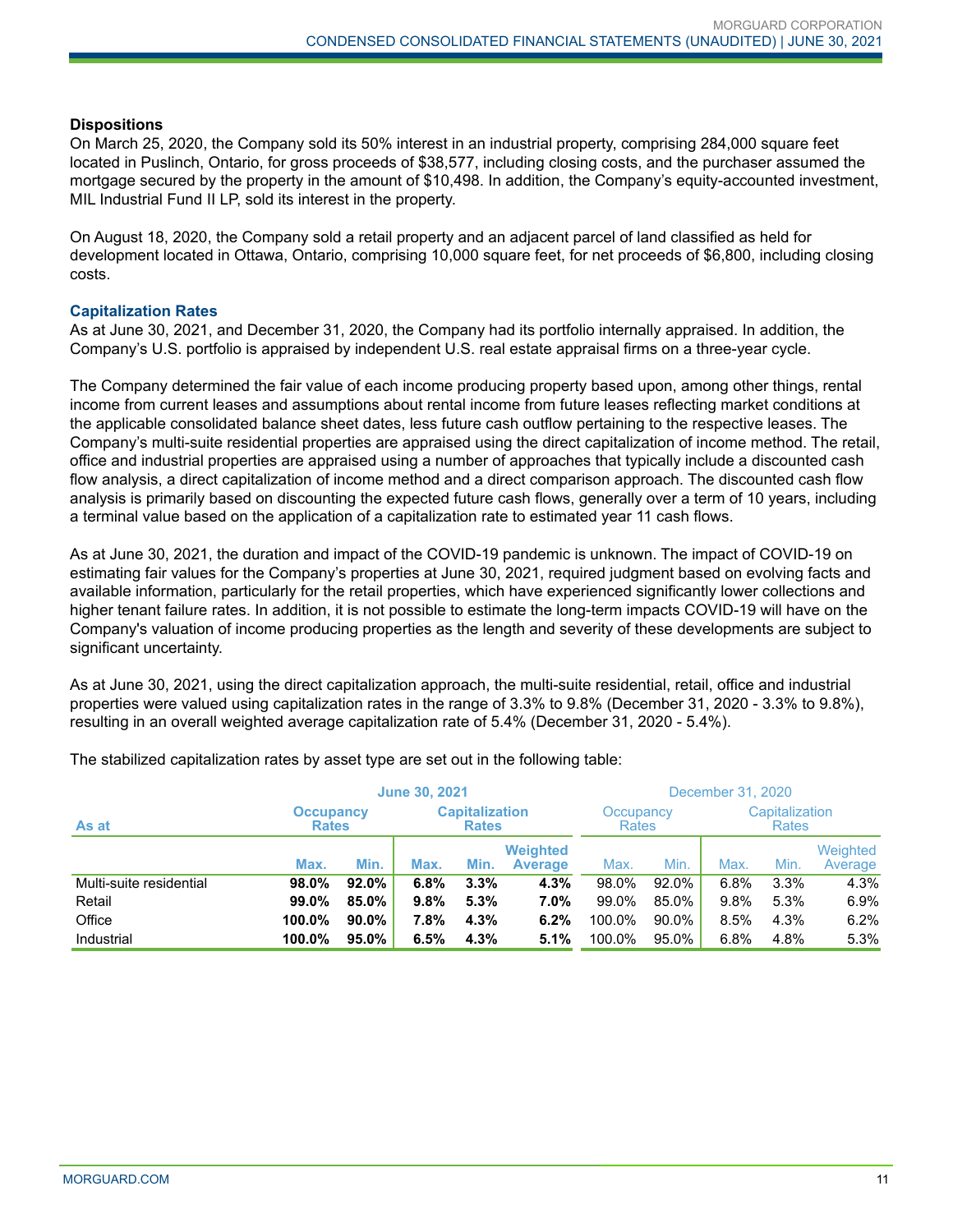The key valuation metrics used in the discounted cash flow method for the retail, office and industrial properties are set out in the following table:

| As at             |                | <b>June 30, 2021</b> |                                   |                | December 31, 2020 |                     |  |
|-------------------|----------------|----------------------|-----------------------------------|----------------|-------------------|---------------------|--|
|                   | <b>Maximum</b> | <b>Minimum</b>       | <b>Weighted</b><br><b>Average</b> | <b>Maximum</b> | Minimum           | Weighted<br>Average |  |
| <b>Retail</b>     |                |                      |                                   |                |                   |                     |  |
| Discount rate     | 10.5%          | $6.0\%$              | 7.2%                              | 10.5%          | 6.0%              | $7.3\%$             |  |
| Terminal cap rate | 9.5%           | 5.3%                 | 6.2%                              | $9.5\%$        | 5.3%              | 6.2%                |  |
| <b>Office</b>     |                |                      |                                   |                |                   |                     |  |
| Discount rate     | $8.0\%$        | 5.3%                 | 6.4%                              | 8.0%           | 5.3%              | 6.4%                |  |
| Terminal cap rate | 7.5%           | 4.3%                 | 5.6%                              | 7.5%           | 4.3%              | 5.7%                |  |
| <b>Industrial</b> |                |                      |                                   |                |                   |                     |  |
| Discount rate     | 6.5%           | 5.8%                 | 6.0%                              | 6.5%           | 6.0%              | 6.1%                |  |
| Terminal cap rate | 6.0%           | 5.0%                 | 5.3%                              | 6.0%           | 5.0%              | 5.4%                |  |

Fair values are most sensitive to changes in discount rates, capitalization rates and stabilized or forecast net operating income. Generally, an increase in stabilized net operating income will result in an increase in the fair value of the income producing properties, and an increase in capitalization rates will result in a decrease in the fair value of the properties. The capitalization rate magnifies the effect of a change in stabilized net operating income, with a lower capitalization rate resulting in a greater impact on the fair value of the property than a higher capitalization rate. If the weighted average stabilized capitalization rates were to increase or decrease by 25 basis points (assuming no change in stabilized net operating income), the value of the income producing properties as at June 30, 2021, would decrease by \$425,796 and increase by \$470,607, respectively.

The sensitivity of the fair values of the Company's income producing properties as at June 30, 2021, and December 31, 2020, is set out in the table below:

| As at                                 | <b>June 30, 2021</b> |           | December 31, 2020 |           |
|---------------------------------------|----------------------|-----------|-------------------|-----------|
| <b>Change in capitalization rate:</b> | 0.25%                | (0.25%)   | 0.25%             | (0.25%)   |
| Multi-suite residential               | (\$262,995)          | \$294,597 | (\$255,541)       | \$285,352 |
| Retail                                | (69,060)             | 74.236    | (70,078)          | 75.329    |
| Office                                | (86, 513)            | 93.806    | (88,986)          | 96.443    |
| Industrial                            | (7,228)              | 7,968     | (5,988)           | 6.578     |
|                                       | (\$425,796)          | \$470,607 | (\$420,593)       | \$463,702 |

#### NOTE 5 **HOTEL PROPERTIES**

Hotel properties consist of the following:

| <b>As at June 30, 2021</b>               | Cost      | <b>Accumulated</b><br><b>Impairment</b><br><b>Provision</b> | <b>Accumulated</b><br><b>Amortization</b> | <b>Net Book</b><br><b>Value</b> |
|------------------------------------------|-----------|-------------------------------------------------------------|-------------------------------------------|---------------------------------|
| Land                                     | \$93.251  | (\$2,407)                                                   | s—                                        | \$90.844                        |
| <b>Buildings</b>                         | 560.053   | (115, 776)                                                  | (63, 277)                                 | 381,000                         |
| Furniture, fixtures, equipment and other | 111.080   | (10, 532)                                                   | (64, 594)                                 | 35,954                          |
| Right-of-use asset - land lease          | 1.596     |                                                             | (145)                                     | 1.451                           |
|                                          | \$765,980 | (\$128,715)                                                 | (\$128,016)                               | \$509,249                       |

| As at December 31, 2020                  | Cost      | Accumulated<br>Impairment<br>Provision | Accumulated<br>Amortization | Net Book<br>Value |
|------------------------------------------|-----------|----------------------------------------|-----------------------------|-------------------|
| Land                                     | \$93,251  | (\$2,407)                              | $s-$                        | \$90.844          |
| <b>Buildings</b>                         | 559.221   | (89,312)                               | (57, 315)                   | 412.594           |
| Furniture, fixtures, equipment and other | 106.948   | (8,940)                                | (57, 885)                   | 40.123            |
| Right-of-use asset - land lease          | 1.596     |                                        | (116)                       | 1.480             |
|                                          | \$761,016 | (\$100,659)                            | (\$115,316)                 | \$545,041         |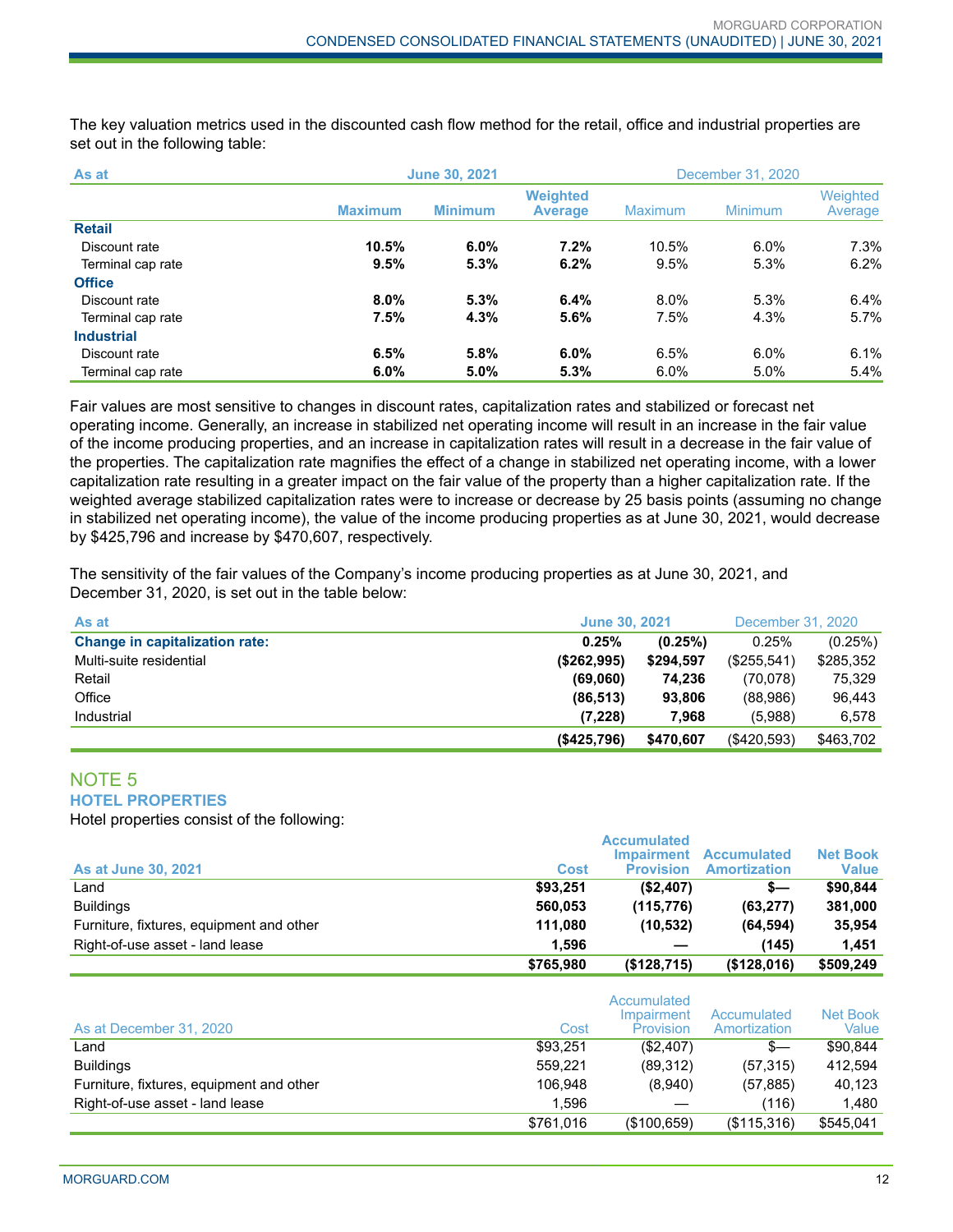Transactions in hotel properties for the six months ended June 30, 2021, are summarized as follows:

| <b>As at June 30, 2021</b>               | <b>Opening</b><br><b>Net Book</b><br>Value | <b>Additions</b> | <b>Impairment</b> | <b>Provision Amortization</b> | <b>Closing</b><br><b>Net Book</b><br>Value |
|------------------------------------------|--------------------------------------------|------------------|-------------------|-------------------------------|--------------------------------------------|
| ∟and                                     | \$90.844                                   | s—               | s—                | s—                            | \$90.844                                   |
| <b>Buildings</b>                         | 412.594                                    | 832              | (26, 464)         | (5,962)                       | 381.000                                    |
| Furniture, fixtures, equipment and other | 40.123                                     | 4.132            | (1,592)           | (6,709)                       | 35.954                                     |
| Right-of-use asset - land lease          | 1.480                                      |                  |                   | (29)                          | 1.451                                      |
|                                          | \$545.041                                  | \$4.964          | ( \$28,056)       | (\$12,700)                    | \$509,249                                  |

Transactions in hotel properties for the year ended December 31, 2020, are summarized as follows:

| As at December 31, 2020                  | Opening<br>Net Book<br>Value | <b>Additions</b> | Impairment<br>Provision | <b>Dispositions</b> | Amortization | Closing<br><b>Net Book</b><br>Value |
|------------------------------------------|------------------------------|------------------|-------------------------|---------------------|--------------|-------------------------------------|
| ∟and                                     | \$94.704                     | S—               | $s-$                    | (\$3,860)           | $s-$         | \$90.844                            |
| <b>Buildings</b>                         | 476.360                      | 1.754            | (33, 892)               | (18.967)            | (12,661)     | 412,594                             |
| Furniture, fixtures, equipment and other | 56,181                       | 5.388            | (3, 149)                | (3,683)             | (14,614)     | 40.123                              |
| Right-of-use asset - land lease          | 1.538                        |                  |                         |                     | (58)         | 1,480                               |
|                                          | \$628,783                    | \$7.142          | (\$37,041)              | (\$26,510)          | (\$27,333)   | \$545,041                           |

# **Transactions completed during the year ended December 31, 2020**

## **Dispositions**

On July 6, 2020, the Company sold a hotel located in Sydney, Nova Scotia, for gross proceeds of \$10,763 (including a promissory note receivable of \$500), resulting in aggregate net cash proceeds of \$2,973 after deducting the repayment of first mortgage loan of \$6,666 and working capital adjustments. On disposition the recoverable amount exceeded the carrying value of the property of \$8,072, resulting in a gain of \$2,067, including closing costs.

On November 2, 2020, the Company sold a hotel located in Red Deer, Alberta, for gross proceeds of \$18,533 (including a promissory note receivable of \$14,500), resulting in aggregate net cash proceeds of \$3,938 after deducting working capital adjustments. On disposition the carrying value of the property of \$19,011 exceeded net proceeds including closing costs, resulting in a provision for impairment of \$573.

#### **Impairment Provision**

The Company identified each hotel property as a cash-generating unit for impairment purposes. The recoverable amounts of the hotel properties have been estimated using the value-in-use method or fair value less costs to sell. Under these calculations, discount rates are applied to the forecasted cash flows reflecting the assumptions for hotel activity. The key assumptions are the first year net operating income and the discount rate applied over the useful life of the hotel property. IFRS permits an impairment provision to be reversed in the subsequent accounting periods if recoverability analysis at that time supports reversal.

During the six months ended June 30, 2021, impairment indicators were identified including interruptions to business operations at certain hotel properties resulting from emergency measures enacted to combat COVID-19. A recoverability analysis was completed in accordance with the procedures specified by IFRS, which indicated that an impairment provision of \$28,056 should be recorded at ten hotels. The tables below provide details of first year net operating income and the discount rates used for valuing the hotel properties.

|                                           | <b>Northwest</b><br><b>Territories</b> | Alberta          | Saskatchewan | Manitoba | Nova Scotia |
|-------------------------------------------|----------------------------------------|------------------|--------------|----------|-------------|
| Recoverable amount                        | \$17,000                               | \$34.755         | \$13,000     | \$12,000 | \$40,000    |
| Impairment provision                      | \$7.133                                | \$10.472         | \$4,470      | \$2,376  | \$3,605     |
| Cumulative impairment provision           | \$7.884                                | \$28.769         | \$23.307     | \$2,376  | \$7,346     |
| Projected first year net operating income | \$1,479                                | \$81             | \$884        | \$296    | \$1,750     |
| Discount rate (range)                     | $10.8\% - 11.3\%$                      | $9.3\% - 12.3\%$ | 11.8%        | 10.3%    | 9.3%        |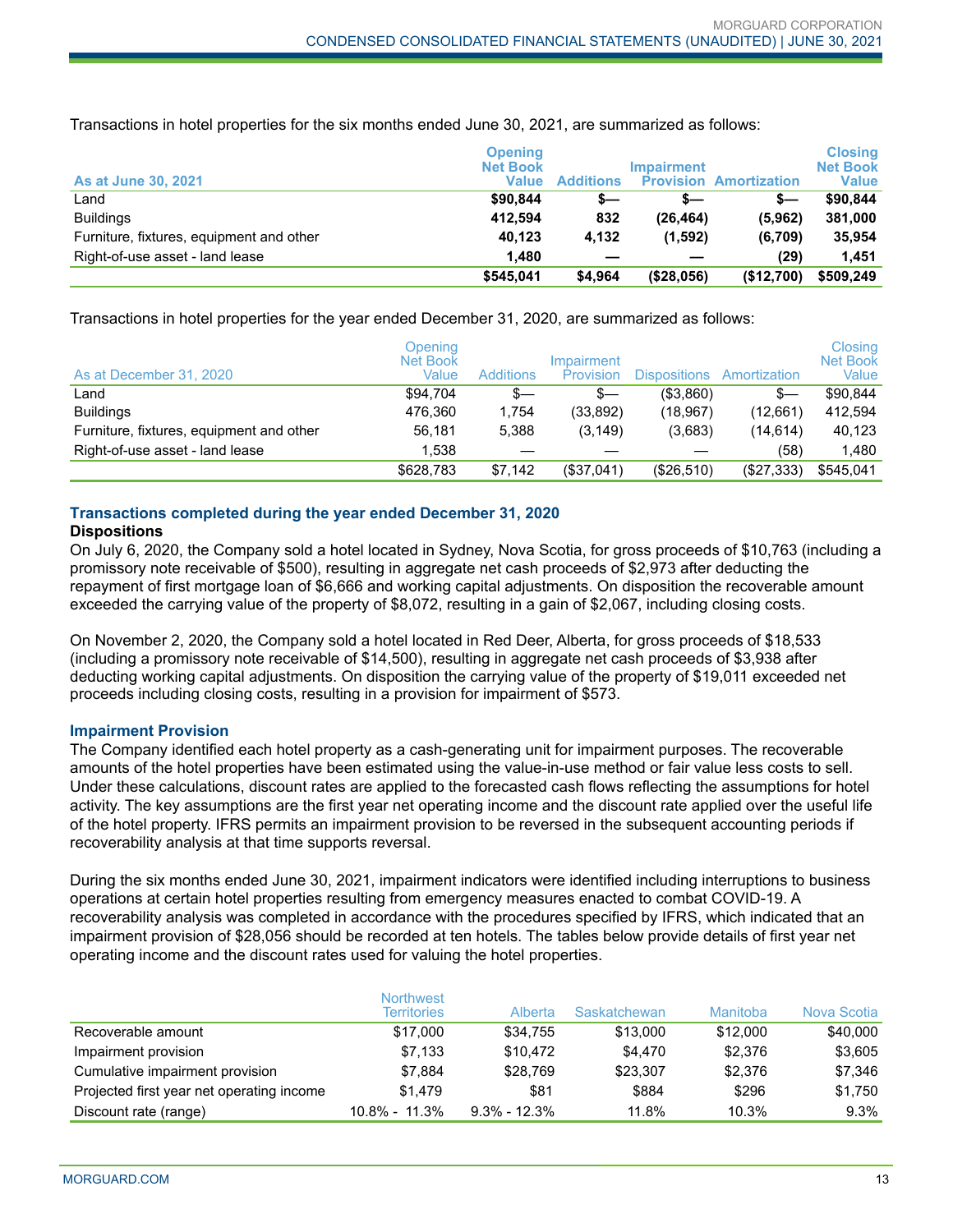During the year ended December 31, 2020, impairment indicators were identified including interruptions to business operations at certain hotel properties resulting from emergency measures enacted to combat COVID-19. A recoverability analysis was completed in accordance with the procedures specified by IFRS, which indicated that an impairment provision of \$37,041 should be recorded. The tables below provide details of first year net operating income (loss) and the discount rates used for valuing the hotel properties.

|                                         | <b>Northwest</b><br><b>Territories</b> | Alberta          | Saskatchewan     | Ontario         | Nova Scotia       |
|-----------------------------------------|----------------------------------------|------------------|------------------|-----------------|-------------------|
| Recoverable amount                      | \$8,800                                | \$60,700         | \$51.500         | \$38,850        | \$69,800          |
| Impairment provision                    | \$1.550                                | \$15.521         | \$8.407          | \$4.024         | \$6,966           |
| Cumulative impairment provision         | \$1.550                                | \$48,088         | \$35.937         | \$4.024         | \$6,966           |
| Projected first year net operating loss | (S248)                                 | (\$2,846)        | (S2.097)         | (\$1,172)       | ( \$830)          |
| Discount rate (range)                   | 9.3%                                   | $9.3\% - 12.8\%$ | $9.8\% - 10.8\%$ | $7.3\% - 8.8\%$ | $9.3\%$ - $9.8\%$ |

# NOTE 6 **EQUITY-ACCOUNTED AND OTHER FUND INVESTMENTS**

### **(a) Equity-accounted and Other Real Estate Fund Investments consist of the following:**

| As at                                       | June 30, 2021 | December 31, 2020 |
|---------------------------------------------|---------------|-------------------|
| Joint ventures                              | \$39.263      | \$44.474          |
| Associates                                  | 108.620       | 83.105            |
| Equity-accounted investments                | 147.883       | 127.579           |
| Other real estate fund investments          | 79.238        | 88.699            |
| Equity-accounted and other fund investments | \$227,121     | \$216,278         |

The following are the Company's significant equity-accounted investments as at June 30, 2021, and December 31, 2020:

|                                          |                                       |                           |                             | <b>Company's Ownership</b> |                      | <b>Carrying Value</b>   |                      |
|------------------------------------------|---------------------------------------|---------------------------|-----------------------------|----------------------------|----------------------|-------------------------|----------------------|
| <b>Property/Investment</b>               | <b>Principal Place</b><br>of Business | <b>Investment</b><br>Type | <b>Asset</b><br><b>Type</b> | <b>June 30.</b><br>2021    | December 31.<br>2020 | <b>June 30.</b><br>2021 | December 31.<br>2020 |
| Petroleum Plaza                          | Edmonton, AB                          | Joint Venture             | Office                      | 50.0%                      | 50.0%                | \$20.646                | \$20,496             |
| <b>Quinte Courthouse</b>                 | Belleville, ON                        | Joint Venture             | Office                      | 50.0%                      | 50.0%                | 2.880                   | 2,896                |
| Greypoint Capital L.P. II                | Toronto, ON                           | Joint Venture             | Other                       | 15.6%                      | 22.4%                | 7.158                   | 10,064               |
| Courtyard by Marriott                    | Ottawa, ON                            | Joint Venture             | Hotel                       | 50.0%                      | 50.0%                | 4.702                   | 7.295                |
| Marriott Residence Inn                   | London. ON                            | Joint Venture             | Hotel                       | 50.0%                      | 50.0%                | 3.877                   | 3,723                |
| Lumina Hollywood                         | Los Angeles, CA                       | Associate                 | Residential                 | 59.1%                      | 59.1%                | 87.340                  | 64.180               |
| MIL Industrial Fund II LP <sup>(1)</sup> | Various                               | Associate                 | Industrial                  | 18.8%                      | 18.8%                | 21,280                  | 18,925               |
|                                          |                                       |                           |                             |                            |                      | \$147.883               | \$127.579            |

 $<sup>(1)</sup>$  The Company accounts for its investment using the equity method since the Company has the ability to exercise significant influence as a result</sup> of its role as general partner; however, it does not control the fund.

#### **Equity-accounted investments**

The following table presents the change in the balance of equity-accounted investments:

| As at                        | <b>June 30, 2021</b> | December 31, 2020 |
|------------------------------|----------------------|-------------------|
| Balance, beginning of period | \$127,579            | \$138,953         |
| Additions                    | 853                  | 15.532            |
| Share of net income (loss)   | 22,765               | (7, 470)          |
| Distributions received       | (1,871)              | (18, 115)         |
| Foreign exchange loss        | (1, 443)             | (1,321)           |
| Balance, end of period       | \$147.883            | \$127.579         |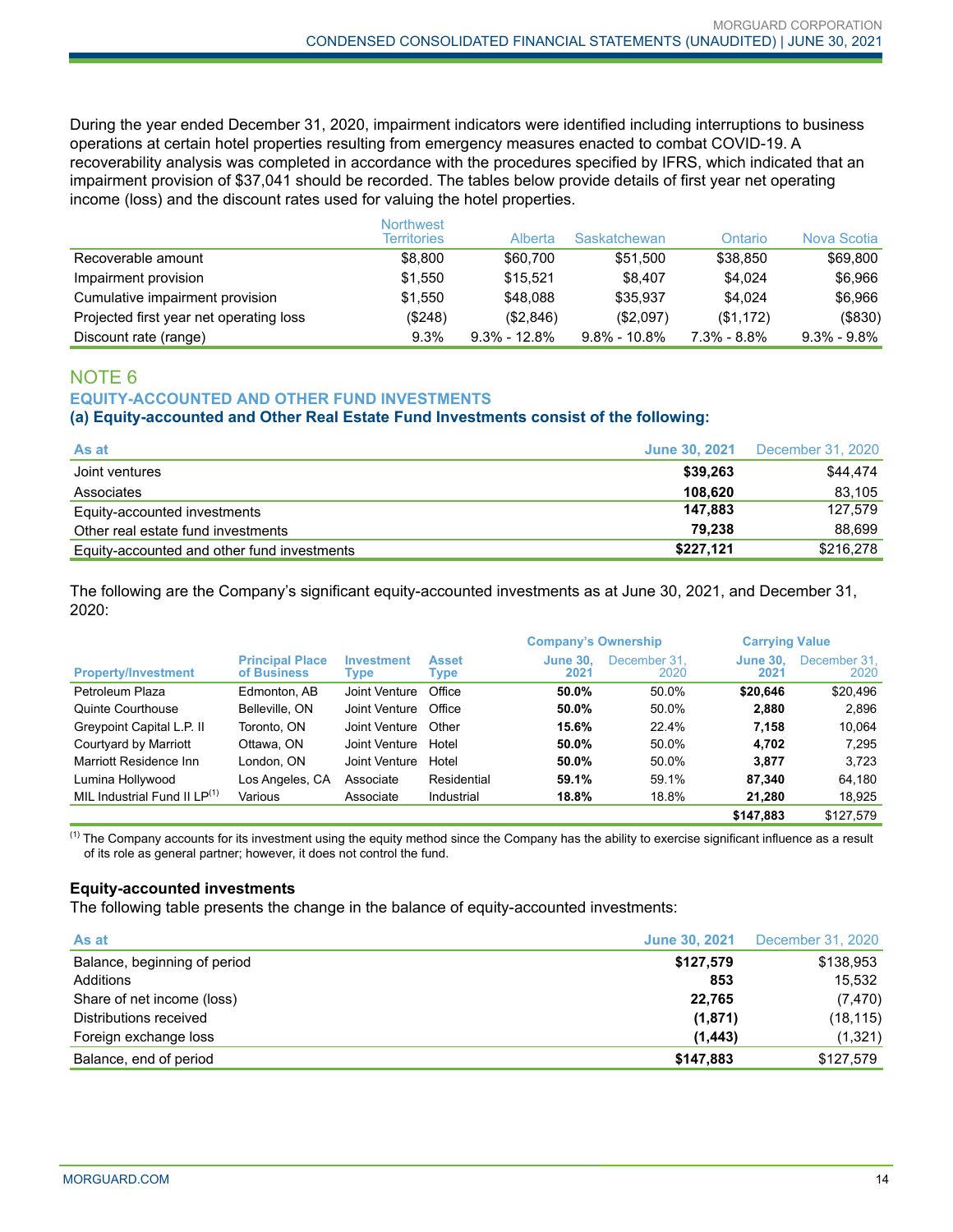The following tables present the financial results of the Company's equity-accounted investments on a 100% basis:

| As at                               | <b>June 30, 2021</b>           |                  |              |                         | December 31, 2020 |           |  |
|-------------------------------------|--------------------------------|------------------|--------------|-------------------------|-------------------|-----------|--|
|                                     | <b>Joint</b><br><b>Venture</b> | <b>Associate</b> | <b>Total</b> | <b>Joint</b><br>Venture | <b>Associate</b>  | Total     |  |
| Non-current assets                  | \$167,742                      | \$402,380        | \$570,122    | \$174,935               | \$352,959         | \$527,894 |  |
| Current assets                      | 66,239                         | 6,490            | 72.729       | 59,828                  | 9.491             | 69,319    |  |
| <b>Total assets</b>                 | \$233,981                      | \$408,870        | \$642,851    | \$234,763               | \$362,450         | \$597,213 |  |
| Non-current liabilities             | \$62,199                       | \$21,951         | \$84,150     | \$111,007               | \$42,984          | \$153,991 |  |
| <b>Current liabilities</b>          | 57.991                         | 126,677          | 184,668      | 4.261                   | 111.687           | 115,948   |  |
| <b>Total liabilities</b>            | \$120,190                      | \$148,628        | \$268,818    | \$115,268               | \$154,671         | \$269,939 |  |
| <b>Net assets</b>                   | \$113,791                      | \$260,242        | \$374,033    | \$119,495               | \$207,779         | \$327,274 |  |
| <b>Equity-accounted investments</b> | \$39,263                       | \$108.620        | \$147,883    | \$44.474                | \$83,105          | \$127,579 |  |

| For the three months ended June 30                    |                         |                  | 2021     |                  |            | 2020      |
|-------------------------------------------------------|-------------------------|------------------|----------|------------------|------------|-----------|
|                                                       | <b>Joint</b><br>Venture | <b>Associate</b> | Total    | Joint<br>Venture | Associate  | Total     |
| Revenue                                               | \$4.865                 | \$2.504          | \$7.369  | \$6.482          | \$2,305    | \$8,787   |
| Expenses                                              | (8, 213)                | (678)            | (8,891)  | (4, 186)         | (1,232)    | (5, 418)  |
| Fair value gain (loss) on real estate properties, net | (140)                   | 48.044           | 47.904   | (1.090)          | (5, 565)   | (6,655)   |
| Net income (loss) for the period                      | ( \$3,488)              | \$49,870         | \$46,382 | \$1,206          | ( \$4,492) | (\$3,286) |
| Income (loss) in equity-accounted investments         | (\$1,377)               | \$23,713         | \$22,336 | \$295            | (\$3,469)  | (\$3,174) |

| For the six months ended June 30                      |                         |                  | 2021      |                  |           | 2020      |
|-------------------------------------------------------|-------------------------|------------------|-----------|------------------|-----------|-----------|
|                                                       | <b>Joint</b><br>Venture | <b>Associate</b> | Total     | Joint<br>Venture | Associate | Total     |
| Revenue                                               | \$11.394                | \$4.546          | \$15,940  | \$14.937         | \$4.885   | \$19,822  |
| Expenses                                              | (12, 480)               | (5, 177)         | (17, 657) | (9,838)          | (2, 425)  | (12, 263) |
| Fair value gain (loss) on real estate properties, net | (230)                   | 50.214           | 49.984    | (3,902)          | (5,795)   | (9,697)   |
| Net income (loss) for the period                      | (\$1,316)               | \$49.583         | \$48,267  | \$1.197          | (\$3,335) | (\$2,138) |
| Income (loss) in equity-accounted investments         | ( \$711)                | \$23,476         | \$22,765  | (\$89)           | (\$5,589) | (\$5,678) |

#### **(b) Income Recognized from Other Fund Investments:**

#### **Other Real Estate Fund Investments**

|                                                       | Three months ended<br>June 30 |         | <b>Six months ended</b><br>June 30 |       |
|-------------------------------------------------------|-------------------------------|---------|------------------------------------|-------|
|                                                       | 2021                          | 2020    | 2021                               | 2020  |
| Distribution income                                   | \$169                         |         | \$343                              | \$102 |
| Fair value loss for the period (Note 18)              | (305)                         | (731)   | (7.200)                            | (8)   |
| Income (loss) from other real estate fund investments | ( \$136)                      | (\$731) | ( \$6,857)                         | \$94  |

The Company's two fund investments hold multi-suite residential, retail and office investment properties located in the U.S. The funds are classified and measured at FVTPL. Gains or losses arise from the change in the fair value of the underlying real estate properties held by the funds (Level 3) and from foreign exchange currency translation. Distributions received from these funds are recorded in other income (expense) on the consolidated statements of income (loss).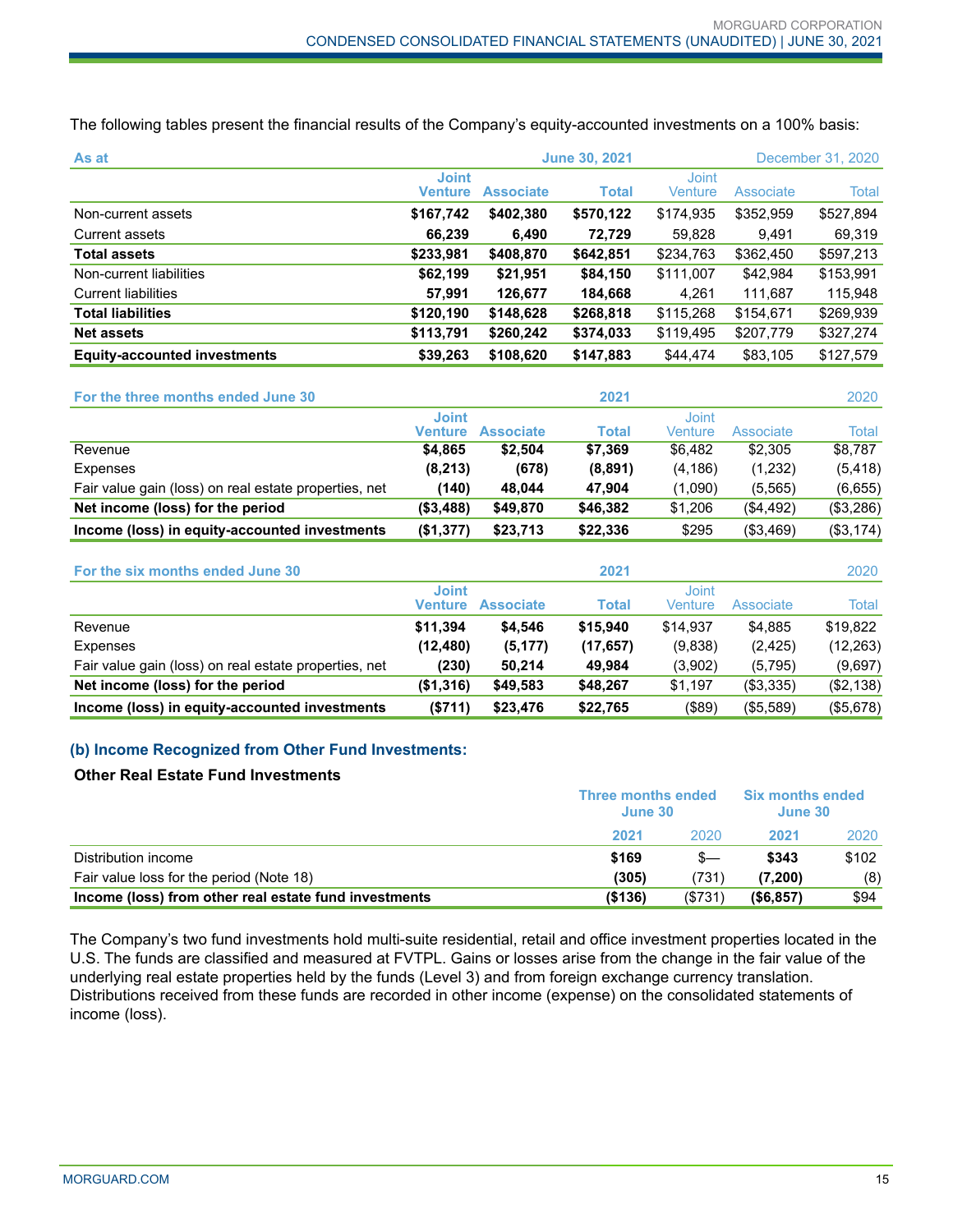#### NOTE 7 **OTHER ASSETS**

Other assets consist of the following:

| As at                               | <b>June 30, 2021</b> | December 31, 2020 |
|-------------------------------------|----------------------|-------------------|
| Investment in marketable securities | \$129,129            | \$115,823         |
| Accrued pension benefit asset       | 77,918               | 55,186            |
| Finance lease receivable            | 57,479               | 57,185            |
| Intangible assets, net              | 28,548               | 32,195            |
| Restricted cash                     | 27,581               | 26,159            |
| Goodwill                            | 24.488               | 24,488            |
| Capital assets, net                 | 19,086               | 19,626            |
| Inventory                           | 2,314                | 2,922             |
| Right-of-use asset - office lease   | 1,579                | 1,926             |
| Other                               | 2.394                | 2,616             |
|                                     | \$370.516            | \$338.126         |

#### NOTE 8 **AMOUNTS RECEIVABLE**

Amounts receivable consist of the following:

| As at                                         | <b>June 30, 2021</b> | December 31, 2020 |
|-----------------------------------------------|----------------------|-------------------|
| Tenant receivables                            | \$43,442             | \$48,951          |
| Unbilled other tenant receivables             | 6,739                | 10,399            |
| Receivables from related parties (Note 20(c)) | 5,412                | 5,502             |
| Income taxes receivable                       | 9.367                | 8.131             |
| Other receivables                             | 30.098               | 30,705            |
| Allowance for expected credit loss            | (15, 987)            | (16, 702)         |
|                                               | 79.071               | 86,986            |
| Canada Emergency Wage Subsidy ("CEWS")        | 9,498                | 5,937             |
|                                               | \$88,569             | \$92,923          |

#### **Government grants**

#### **(a) Canada Emergency Wage Subsidy**

On April 11, 2020, the Canada Emergency Wage Subsidy was enacted, which provides a subsidy for each employee employed between March 15 to June 6, 2020. Subsequently, the Government of Canada extended CEWS to October 23, 2021. The subsidy varies depending on the decline in revenue for each claim period. A company, or a group of companies under common control, will become eligible for the program if they've experienced a reduction in revenue during the qualification period.

The Company and associated related party group under common control with the Company, including Morguard's parent company, Paros Enterprises Limited, have satisfied certain eligibility criteria, including (among others) a significant decline in revenue due to the temporary closures of non-essential services. The Company will continue to assess its eligibility for subsequent claim periods.

For the three months ended June 30, 2021, the Company recorded \$5,373 (2020 - \$13,420) as a deduction of the related expense, of which \$nil (2020 - \$4,124), \$5,373 (2020 - \$4,455), and \$nil (2020 - \$4,841) are a deduction of property operating costs, hotel operating expenses and property management and corporate expenses, respectively.

For the six months ended June 30, 2021, the Company recorded \$12,968 (2020 - \$13,420) as a deduction of the related expense, of which \$1,100 (2020 - \$4,124), \$9,896 (2020 - \$4,455) and \$1,972 (2020 - \$4,841) are a deduction of property operating costs, hotel operating expenses and property management and corporate expenses, respectively.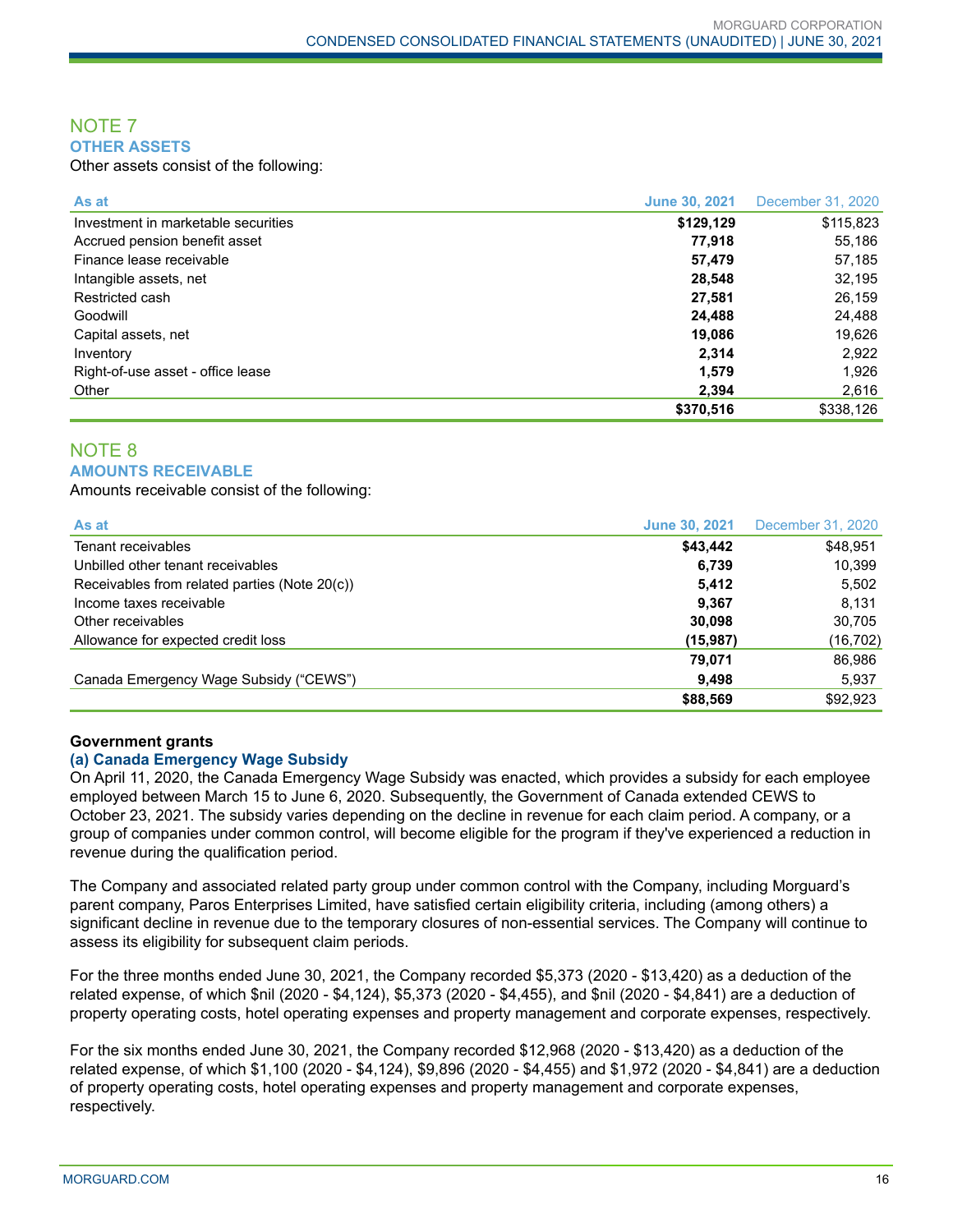#### **(b) Canada Emergency Commercial Rent Assistance**

During 2020, the Government of Canada partnered with the provincial governments to deliver the CECRA program. The program intended to provide relief for small businesses and commercial landlords who experienced financial difficulties during the COVID-19 pandemic.

Over the course of the program, property owners reduced rent by at least 75% for the months of April through September 2020 for their small business tenants. The Government of Canada, via a forgivable loan, covered 50% of the rent, with the tenant paying up to 25% and the landlord forgiving at least 25%. The interest-free loans were forgiven on December 31, 2020, if the property owner agreed to terms, including reducing the small business tenants' rent by at least 75% under a rent reduction agreement and the landlord followed the terms and conditions of the loan, including complying with the rent reduction agreement and ensuring the attestation and application (including supporting documentation) was accurate and truthful. The Company finalized and received all applications under the CECRA program.

During 2020, the Company filed CECRA applications for 634 tenants, comprising the landlord's portion and the Government of Canada's loan forgiveness portion. The loan amount forgiven was recorded as a deduction or offset to bad debt expense within property operating costs, representing approximately 50% of rent payable by eligible small business tenants during the months of April through September 2020.

|                                        | <b>Three months ended</b><br>June 30 |         | <b>Six months ended</b><br>June 30 |          |
|----------------------------------------|--------------------------------------|---------|------------------------------------|----------|
|                                        | 2021                                 | 2020    | 2021                               | 2020     |
| Total CECRA applications               |                                      | \$6,606 |                                    | \$6,606  |
| Government of Canada Ioan forgiveness  |                                      | (4.404) |                                    | (4, 404) |
| Landlord portion, net bad debt expense |                                      | \$2.202 | s—                                 | \$2,202  |

# NOTE 9

#### **MORTGAGES PAYABLE**

Mortgages payable consist of the following:

| As at                                      | <b>June 30, 2021</b> | December 31, 2020 |
|--------------------------------------------|----------------------|-------------------|
| Mortgages payable                          | \$4,312,758          | \$4,282,087       |
| Mark-to-market adjustments, net            | 5.951                | 7,396             |
| Deferred financing costs                   | (18, 726)            | (20, 109)         |
|                                            | \$4,299,983          | \$4,269,374       |
| Current                                    | \$483,459            | \$480,340         |
| Non-current                                | 3,816,524            | 3,789,034         |
|                                            | \$4,299,983          | \$4,269,374       |
| Range of interest rates                    | $2.03 - 7.08%$       | $2.03 - 7.08\%$   |
| Weighted average contractual interest rate | 3.50%                | 3.58%             |
| Estimated fair value of mortgages payable  | \$4,481,612          | \$4,552,081       |

As at June 30, 2021, approximately 91% of the Company's real estate and hotel properties, and related rental revenue, have been pledged as collateral for the mortgages payable.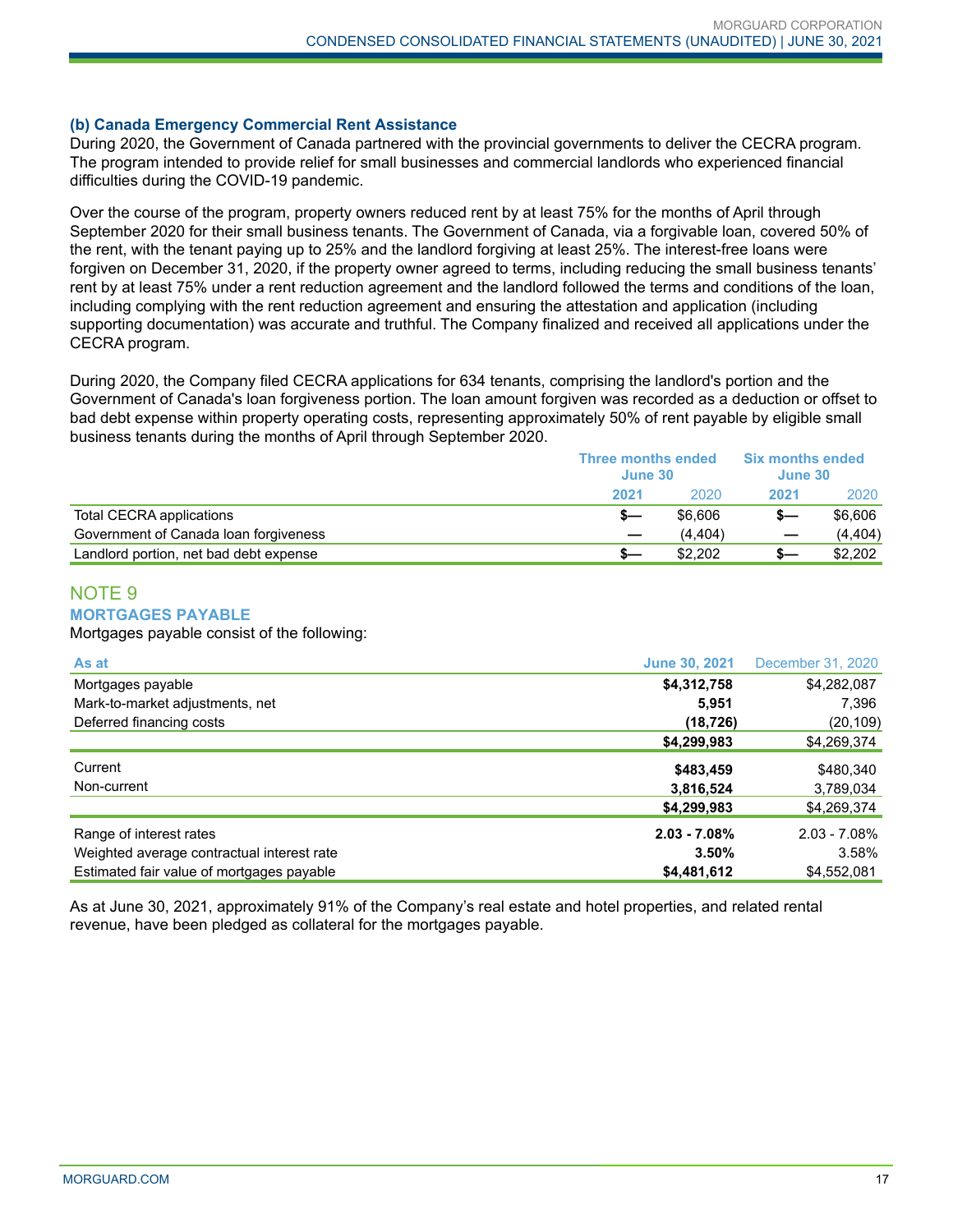The aggregate principal repayments and balances maturing of the mortgages payable as at June 30, 2021, together with the weighted average contractual interest rate on debt maturing in the next five years and thereafter, are as follows:

|                          | <b>Principal</b><br><b>Instalment</b><br><b>Repayments</b> | <b>Balances</b><br><b>Maturing</b> | Total       | <b>Weighted</b><br><b>Average</b><br><b>Contractual</b><br><b>Interest Rate</b> |
|--------------------------|------------------------------------------------------------|------------------------------------|-------------|---------------------------------------------------------------------------------|
| 2021 (remainder of year) | \$60,388                                                   | \$320,148                          | \$380,536   | 4.23%                                                                           |
| 2022                     | 116.570                                                    | 396,992                            | 513,562     | $3.52\%$                                                                        |
| 2023                     | 94.393                                                     | 702.175                            | 796,568     | 3.50%                                                                           |
| 2024                     | 81,518                                                     | 406.985                            | 488.503     | 3.60%                                                                           |
| 2025                     | 64,751                                                     | 471,320                            | 536.071     | 3.12%                                                                           |
| Thereafter               | 174.101                                                    | 1,423,417                          | 1,597,518   | 3.46%                                                                           |
|                          | \$591,721                                                  | \$3.721.037                        | \$4,312,758 | 3.50%                                                                           |

The Company's first mortgages are registered against specific real estate assets and hotel properties. As at June 30, 2021, mortgages payable mature between 2021 and 2058 and have a weighted average term to maturity of 4.5 years (December 31, 2020 - 4.8 years) and approximately 98% of the Company's mortgages have fixed interest rates.

Some of the Company's mortgages payable require it to maintain annual debt service coverage ratios and/or debt to equity ratios and/or debt to appraised value ratios and arrange for capital expenditures in accordance with predetermined limits. As at June 30, 2021, the Company was not in compliance with two (December 31, 2020 - three) debt ratio covenants affecting two (December 31, 2020 - four) mortgage loans, all of which are secured by hotel properties amounting to \$44,385 (December 31, 2020 - \$102,081). None of the lenders have demanded payment of the mortgage loans. However, IFRS requires that the loan balance of mortgages payable in breach of debt covenants be included in the current portion of mortgages payable. As a result, the current portion of debt includes \$32,937 scheduled to retire after June 30, 2022.

# NOTE 10 **DEBENTURES PAYABLE**

The Company's debentures consist of the following:

| As at                  | <b>June 30, 2021</b> | December 31, 2020 |
|------------------------|----------------------|-------------------|
| Unsecured debentures   | \$822,777            | \$1,022,152       |
| Convertible debentures | 195.965              | 194,322           |
|                        | \$1,018,742          | \$1,216,474       |
| Current                | \$115,261            | \$314,010         |
| Non-current            | 903.481              | 902.464           |
|                        | \$1,018,742          | \$1,216,474       |

#### **(a) Unsecured debentures**

The Company's senior unsecured debentures ("Unsecured Debentures") consist of the following:

| As at                                | <b>Maturity Date</b> | <b>Coupon</b><br><b>Interest Rate</b> | <b>June 30, 2021</b> | December 31, 2020 |
|--------------------------------------|----------------------|---------------------------------------|----------------------|-------------------|
| Series C senior unsecured debentures | September 15, 2022   | 4.333%                                | \$200,000            | \$200,000         |
| Series D senior unsecured debentures | May 14, 2021         | 4.085%                                |                      | 200,000           |
| Series E senior unsecured debentures | January 25, 2024     | 4.715%                                | 225,000              | 225,000           |
| Series F senior unsecured debentures | November 27, 2024    | 4.204%                                | 225,000              | 225,000           |
| Series G senior unsecured debentures | September 28, 2023   | 4.402%                                | 175,000              | 175,000           |
| Unamortized financing costs          |                      |                                       | (2, 223)             | (2,848)           |
|                                      |                      |                                       | \$822,777            | \$1,022,152       |
| Current                              |                      |                                       | $s-$                 | \$199,853         |
| Non-current                          |                      |                                       | 822,777              | 822,299           |
|                                      |                      |                                       | \$822,777            | \$1,022,152       |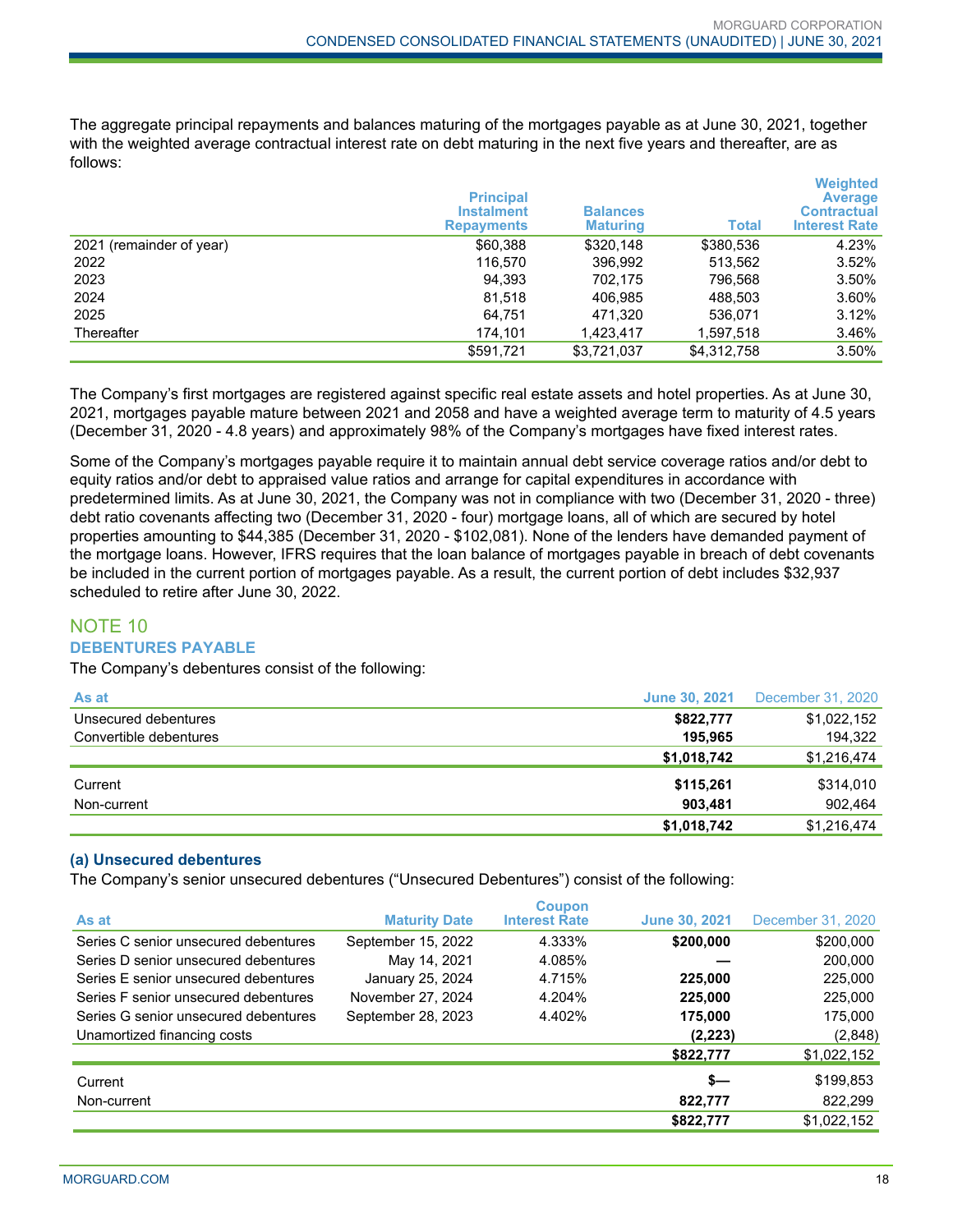On November 18, 2016, the Company issued \$200,000 (net proceeds including issuance costs - \$199,198) of Series B senior unsecured debentures due on November 18, 2020. On November 18, 2020, the Series B unsecured debentures were fully repaid on maturity.

On September 15, 2017, the Company issued \$200,000 (net proceeds including issuance costs - \$198,800) of Series C senior unsecured debentures due on September 15, 2022. Interest on the Series C senior unsecured debentures is payable semi-annually, not in advance, on March 15 and September 15 of each year. The Company has the option to redeem the Series C senior unsecured debentures at a redemption price equal to the greater of the Canada Yield Price or par plus any accrued and unpaid interest. The Canada Yield Price is defined as the amount that would return a yield on investment for the remaining term to maturity equal to the Canada Bond Yield with an equal term to maturity plus a spread of 0.635%.

On May 14, 2018, the Company issued \$200,000 (net proceeds including issuance costs - \$198,805) of Series D senior unsecured debentures due on May 14, 2021. On May 14, 2021, the Series D unsecured debentures were fully repaid on maturity.

On January 25, 2019, the Company issued \$225,000 (net proceeds including issuance costs - \$223,575) of Series E senior unsecured debentures due on January 25, 2024. Interest on the Series E senior unsecured debentures is payable semi-annually, not in advance, on January 25 and July 25 of each year. Paros Enterprises Limited, a related party, acquired \$12,500 aggregate principal amount of the Series E senior unsecured debentures. The Company has the option to redeem the Series E senior unsecured debentures at a redemption price equal to the greater of the Canada Yield Price or par plus any accrued and unpaid interest. The Canada Yield Price is defined as the amount that would return a yield on investment for the remaining term to maturity equal to the Canada Bond Yield with an equal term to maturity plus a spread of 0.70%.

On November 27, 2019, the Company issued \$225,000 (net proceeds including issuance costs - \$224,000) of Series F senior unsecured debentures due on November 27, 2024. Interest on the Series F senior unsecured debentures is payable semi-annually, not in advance, on May 27 and November 27 of each year. The Company has the option to redeem the Series F senior unsecured debentures at a redemption price equal to the greater of the Canada Yield Price or par plus any accrued and unpaid interest. The Canada Yield Price is defined as the amount that would return a yield on investment for the remaining term to maturity equal to the Canada Bond Yield with an equal term to maturity plus a spread of 0.675%.

On September 28, 2020, the Company issued \$175,000 (net proceeds including issuance costs - \$174,303) of Series G senior unsecured debentures due on September 28, 2023. Interest on the Series G senior unsecured debentures is payable semi-annually, not in advance, on March 28 and September 28 of each year, commencing on March 28, 2021. The Company has the option to redeem the Series G senior unsecured debentures at a redemption price equal to the greater of the Canada Yield Price or par plus any accrued and unpaid interest. The Canada Yield Price is defined as the amount that would return a yield on investment for the remaining term to maturity equal to the Canada Bond Yield with an equal term to maturity plus a spread of 1.03%.

For the three and six months ended June 30, 2021, interest on the Unsecured Debentures of \$10,069 (2020 - \$11,171) and \$21,068 (2020 - \$22,342), respectively, is included in interest expense (Note 17).

#### **(b) Convertible debentures**

Convertible debentures consist of the following:

| As at                                    | <b>Maturity Date</b> | <b>Conversion</b><br><b>Price</b> | <b>Coupon</b><br><b>Interest</b><br>Rate | <b>Principal</b><br><b>Balance</b> | <b>Principal</b><br><b>Owned</b><br>by the<br><b>Company</b> | 2021      | <b>June 30, December 31,</b><br>2020 |
|------------------------------------------|----------------------|-----------------------------------|------------------------------------------|------------------------------------|--------------------------------------------------------------|-----------|--------------------------------------|
| Morguard REIT                            | December 31, 2021    | \$20.40                           | 4.50%                                    | \$175,000                          | \$60,000                                                     | \$115,261 | \$114,157                            |
| Morguard Residential REIT <sup>(1)</sup> | March 31, 2023       | \$20.20                           | 4.50%                                    | \$85,500                           | \$5,000                                                      | 80.704    | 80,165                               |
|                                          |                      |                                   |                                          |                                    |                                                              | \$195,965 | \$194,322                            |
| Current                                  |                      |                                   |                                          |                                    |                                                              | \$115,261 | \$114,157                            |
| Non-current                              |                      |                                   |                                          |                                    |                                                              | 80.704    | 80,165                               |
|                                          |                      |                                   |                                          |                                    |                                                              | \$195,965 | \$194,322                            |

 $<sup>(1)</sup>$  As at June 30, 2021, the liability includes the fair value of the conversion option of \$1,772 (December 31, 2020 - \$1,577).</sup>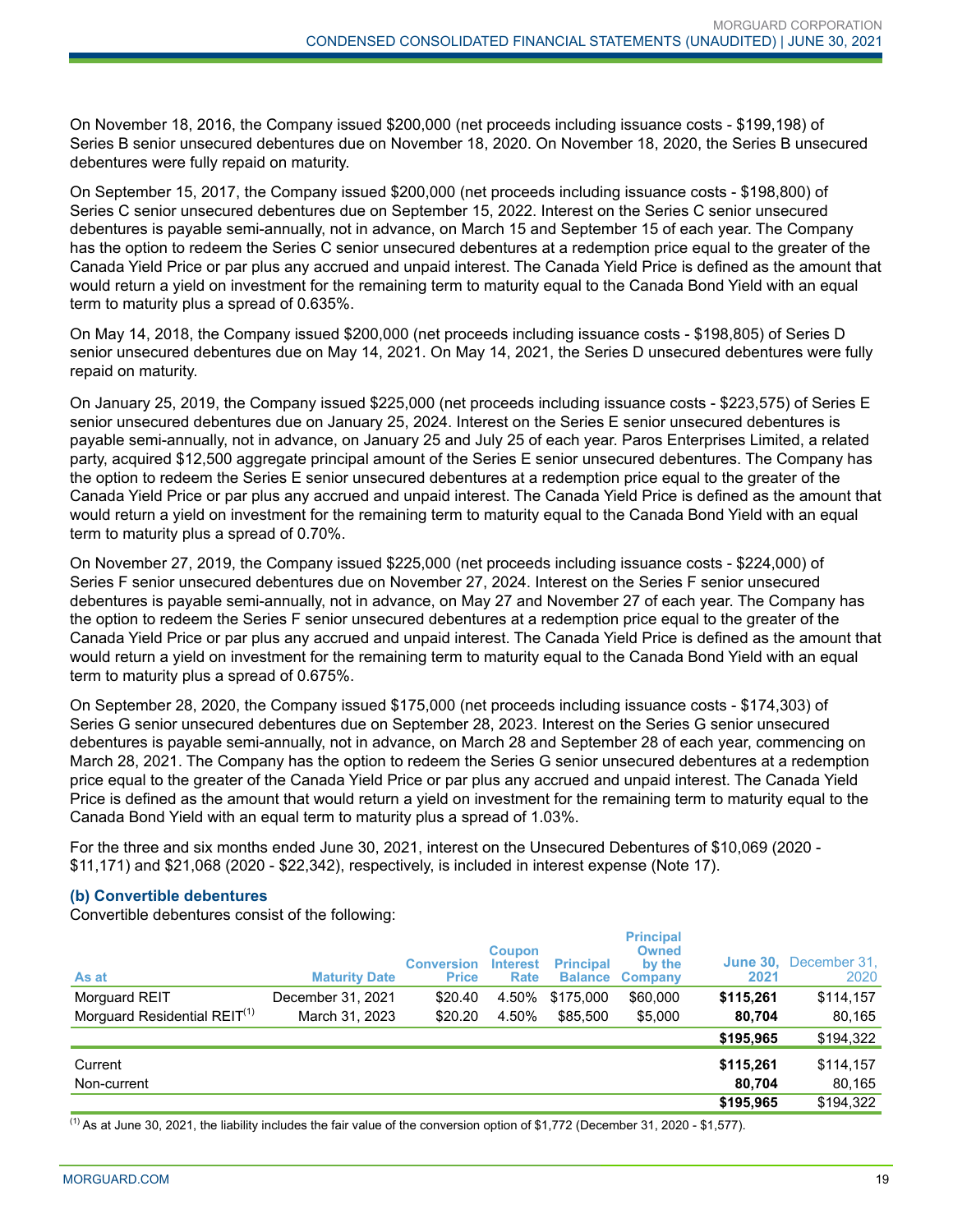#### **Morguard REIT**

On December 30, 2016, Morguard REIT issued \$175,000 principal amount of 4.50% convertible unsecured subordinated debentures, and incurred issue costs of \$5,137 for net proceeds of \$169,863. Interest is payable semiannually, not in advance, on June 30 and December 31 of each year. The convertible debentures, with the exception of \$3,242, the value assigned to the holder's conversion option, have been recorded as debt on the consolidated balance sheets. Morguard owns \$60,000 aggregate principal amount of the 4.50% convertible unsecured subordinated debentures.

#### **Morguard Residential REIT**

On February 13, 2018, Morguard Residential REIT issued \$75,000 principal amount of 4.50% convertible unsecured subordinated debentures maturing on March 31, 2023. On February 21, 2018, an additional principal amount of \$10,500 was issued pursuant to the exercise of the over-allotment option. Interest is payable semi-annually, not in advance, on March 31 and September 30 of each year. The underwriter's commission attributable to the debentures in the amount of \$3,375 has been capitalized and is being amortized over the term to maturity. Morguard owns \$5,000 aggregate principal amount of the 4.50% convertible unsecured subordinated debentures.

For the three and six months ended June 30, 2021, interest on convertible debentures net of accretion of \$2,463 (2020 - \$2,449) and \$4,894 (2020 - \$4,871), respectively, is included in interest expense (Note 17).

# NOTE 11

#### **MORGUARD RESIDENTIAL REIT UNITS**

The units issued by Morguard Residential REIT that are not held by the Company are classified as equity on Morguard Residential REIT's balance sheet but are classified as a liability on the Company's consolidated balance sheets. Morguard Residential REIT units are redeemable at any time, in whole or in part, on demand by the holders. Upon receipt of the redemption notice by Morguard Residential REIT, all rights to and under the units tendered for redemption shall be surrendered, and the holder shall be entitled to receive a price per unit equal to the lesser of: (i) 90% of the market price of the units on the principal exchange market on which the units are listed or quoted for trading during the 10 consecutive trading days ending immediately prior to the date on which the units were surrendered for redemption; or (ii) 100% of the closing market price on the principal exchange market on which the units are listed or quoted for trading on the redemption date.

As at June 30, 2021, the Company valued the non-controlling interest in the Morguard Residential REIT units at \$470,199 (December 31, 2020 - \$446,091) and classified the units as a liability on the consolidated balance sheets. Due to the change in the market value of the units and the distributions paid to external unitholders, the Company recorded a fair value loss for the three months ended June 30, 2021 of \$39,837 (2020 - \$38,950) and for the six months ended June 30, 2021 of \$34,631 (2020 - gain of \$98,131), in the consolidated statements of income (loss) (Note 18).

The components of the fair value gain (loss) on Morguard Residential REIT units are as follows:

|                                                           | <b>Three months ended</b><br>June 30 |            | <b>Six months ended</b><br>June 30 |           |
|-----------------------------------------------------------|--------------------------------------|------------|------------------------------------|-----------|
|                                                           | 2021                                 | 2020       | 2021                               | 2020      |
| Fair value gain (loss) on Morguard Residential REIT units | $($ \$34.399)                        | (\$33,520) | (S23,756)                          | \$108,990 |
| Distributions to external unitholders (Note 3)            | (5.438)                              | (5.430)    | (10.875)                           | (10, 859) |
| Fair value gain (loss) on Morguard Residential REIT units | $($ \$39.837)                        | (\$38,950) | ( \$34, 631)                       | \$98,131  |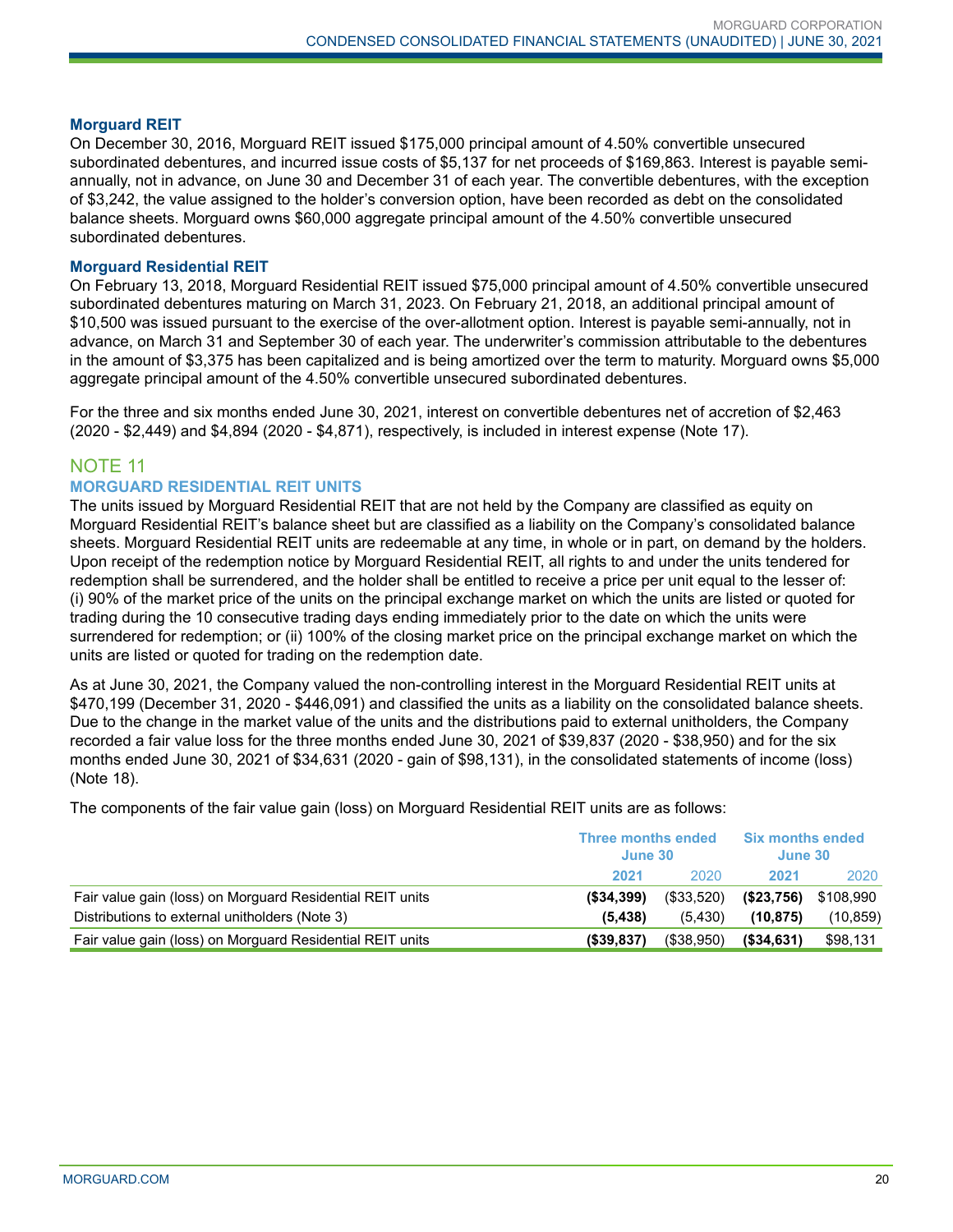#### NOTE 12 **LEASE LIABILITIES**

The following table presents the change in the balance of lease liabilities:

| As at                                   | <b>June 30, 2021</b> | December 31, 2020 |
|-----------------------------------------|----------------------|-------------------|
| Balance, beginning of period            | \$164,255            | \$166,144         |
| Interest on lease liabilities (Note 17) | 4.784                | 9,440             |
| Payments                                | (5,657)              | (11, 162)         |
| Foreign exchange gain                   | (276)                | (167)             |
| Balance, end of period                  | \$163,106            | \$164,255         |
| Current (Note 13)                       | \$1,823              | \$1,799           |
| Non-current                             | 161,283              | 162,456           |
|                                         | \$163,106            | \$164,255         |
| Weighted average borrowing rate         | 5.72%                | 5.72%             |

Future minimum lease payments under lease liabilities are as follows:

| As at                                   | <b>June 30, 2021</b> | December 31, 2020 |
|-----------------------------------------|----------------------|-------------------|
| Within 12 months                        | \$11,077             | \$11,120          |
| 2 to 5 years                            | 42.160               | 42,585            |
| Over 5 years                            | 348.132              | 353,577           |
| Total minimum lease payments            | \$401,369            | \$407,282         |
| Less: future interest costs             | (238, 263)           | (243, 027)        |
| Present value of minimum lease payments | \$163,106            | \$164,255         |

## NOTE 13 **ACCOUNTS PAYABLE AND ACCRUED LIABILITIES**

Accounts payable and accrued liabilities consist of the following:

| As at                                        |           | <b>June 30, 2021</b> December 31, 2020 |
|----------------------------------------------|-----------|----------------------------------------|
| Accounts payable and accrued liabilities     | \$199.840 | \$178,828                              |
| Tenant deposits                              | 26.809    | 27,931                                 |
| Stock appreciation rights ("SARs") liability | 15.304    | 10.779                                 |
| Lease liability (Note 12)                    | 1,823     | 1.799                                  |
| Other                                        | 1.982     | 1.231                                  |
|                                              | \$245.758 | \$220,568                              |

# NOTE 14 **BANK INDEBTEDNESS**

As at June 30, 2021, the Company has operating lines of credit totalling \$493,500 (December 31, 2020 - \$593,500), the majority of which can be borrowed in either Canadian or United States dollars and are subject to floating interest rates based on bankers' acceptance or LIBOR rates. As at June 30, 2021, the maximum amount that can be borrowed on the operating lines of credit is \$411,242 (December 31, 2020 - \$578,554), which includes deducting issued letters of credit in the amount of \$8,742 (December 31, 2020 - \$8,742) related to these facilities. The Company's investments in Morguard REIT and Morguard Residential REIT, marketable securities, amounts receivable, inventory, capital assets and a fixed-charge security on specific properties have been pledged as collateral on these operating lines of credit. As at June 30, 2021, the Company had borrowed \$205,172 (December 31, 2020 - \$156,802) on its operating lines of credit.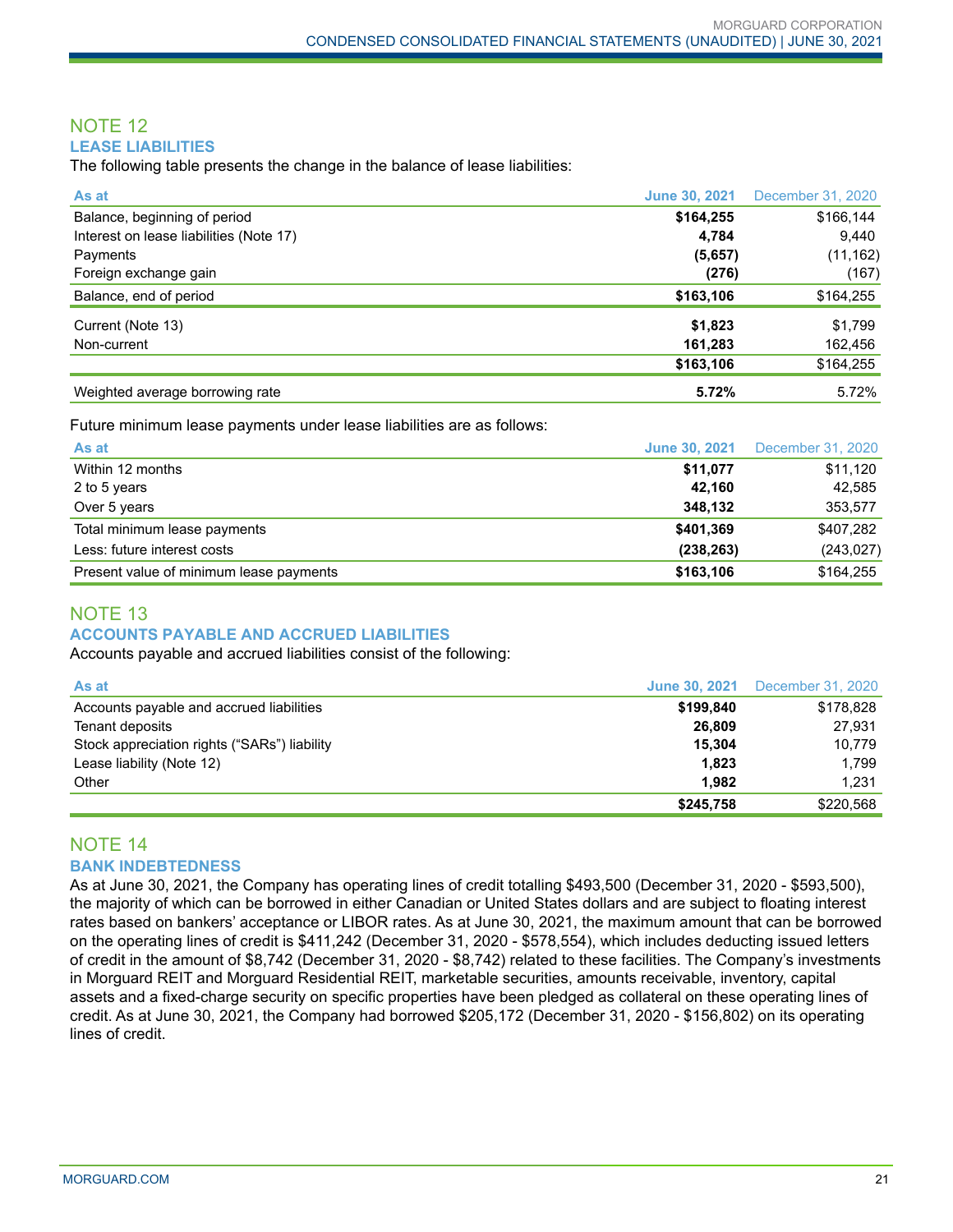During the year ended December 31, 2020, the Company amended its existing credit facilities to provide for an additional availability of \$142,500 (of which \$100,000 expired during the second quarter of 2021) and where applicable to allow for a higher margin calculation (margin calculations reverted back to historical amounts during the second quarter of 2021). In addition, the Company entered into a revolving credit facility allowing a maximum of \$77,000 that can be borrowed and is secured by specific hotel properties.

The bank credit agreements include certain restrictive undertakings by the Company. As at June 30, 2021, the Company is in compliance with all undertakings.

#### NOTE 15 **SHAREHOLDERS' EQUITY (a) Share Capital Authorized**

Unlimited common shares, no par value.

Unlimited preference shares, no par value, issuable in series.

|                                                      | <b>Number</b> |               |
|------------------------------------------------------|---------------|---------------|
| <b>Issued and Fully Paid Common Shares</b>           | (000s)        | <b>Amount</b> |
| Balance, December 31, 2019                           | 11.283        | \$102,426     |
| Common shares repurchased through the Company's NCIB | (174)         | (1,583)       |
| Dividend reinvestment plan                           |               | 99            |
| Balance, December 31, 2020                           | 11.109        | \$100.942     |
| Common shares repurchased through the Company's NCIB | (9)           | (81)          |
| Dividend reinvestment plan                           |               | 46            |
| <b>Balance, June 30, 2021</b>                        | 11,100        | \$100,907     |

On September 17, 2020, the Company obtained the approval of the TSX under its NCIB to purchase up to 557,812 common shares, being approximately 5% of the issued and outstanding common shares, and the program expires on September 21, 2021. The daily repurchase restriction for the common shares is 1,000. During the six months ended June 30, 2021, 8,870 common shares were purchased for cash consideration of \$1,007 at a weighted average price of \$113.53 per common share.

Total dividends declared during the three and six months ended June 30, 2021, amounted to \$1,684, or \$0.15 per common share (2020 - \$1,685, or \$0.15 per common share) and \$3,349, or \$0.30 per share (2020 - \$3,374, or \$0.30 per common share, respectively. On August 4, 2021, the Company declared a common share dividend of \$0.15 per common share to be paid in the third quarter of 2021.

# **(b) Contributed Surplus**

**As at June 30, 2021**

During the six months ended June 30, 2020, the Company acquired 20,668,856 common shares of Temple Hotels Inc. for cash consideration of \$44,149. The difference between the cash consideration and the carrying value of the non-controlling interest acquired for the six months ended June 30, 2020, amounted to \$23,235 and the amount has been recorded within retained earnings.

#### **(c) Stock Appreciation Rights Plan**

The SARs granted vest equally over 10 years subject to restrictions.

| <b>Total</b>                |                       | 535,000       | (76,000)        | (81, 500)        | 377,500            |
|-----------------------------|-----------------------|---------------|-----------------|------------------|--------------------|
|                             |                       |               |                 |                  |                    |
| November 8, 2018            | \$184.00              | 10.000        |                 |                  | 10,000             |
| August 8, 2018              | \$168.00              | 20,000        |                 |                  | 20,000             |
| May 18, 2018                | \$163.59              | 125,000       |                 |                  | 125,000            |
| January 11, 2017            | \$179.95              | 90.000        | (1,500)         | (3,500)          | 85,000             |
| May 13, 2015                | \$153.82              | 10.000        |                 |                  | 10,000             |
| May 13, 2014                | \$137.90              | 25,000        | (2,000)         | (8,000)          | 15,000             |
| November 2, 2010            | \$43.39               | 55,000        | (6,500)         | (8,500)          | 40,000             |
| March 20, 2008              | \$30.74               | 200.000       | (66,000)        | (61,500)         | 72,500             |
| <b>Date of Grant</b>        | <b>Exercise Price</b> | <b>Issued</b> | <b>Redeemed</b> | <b>Cancelled</b> | <b>Outstanding</b> |
| <b>AS ALUBRIC JU, ZUZ I</b> |                       |               |                 |                  |                    |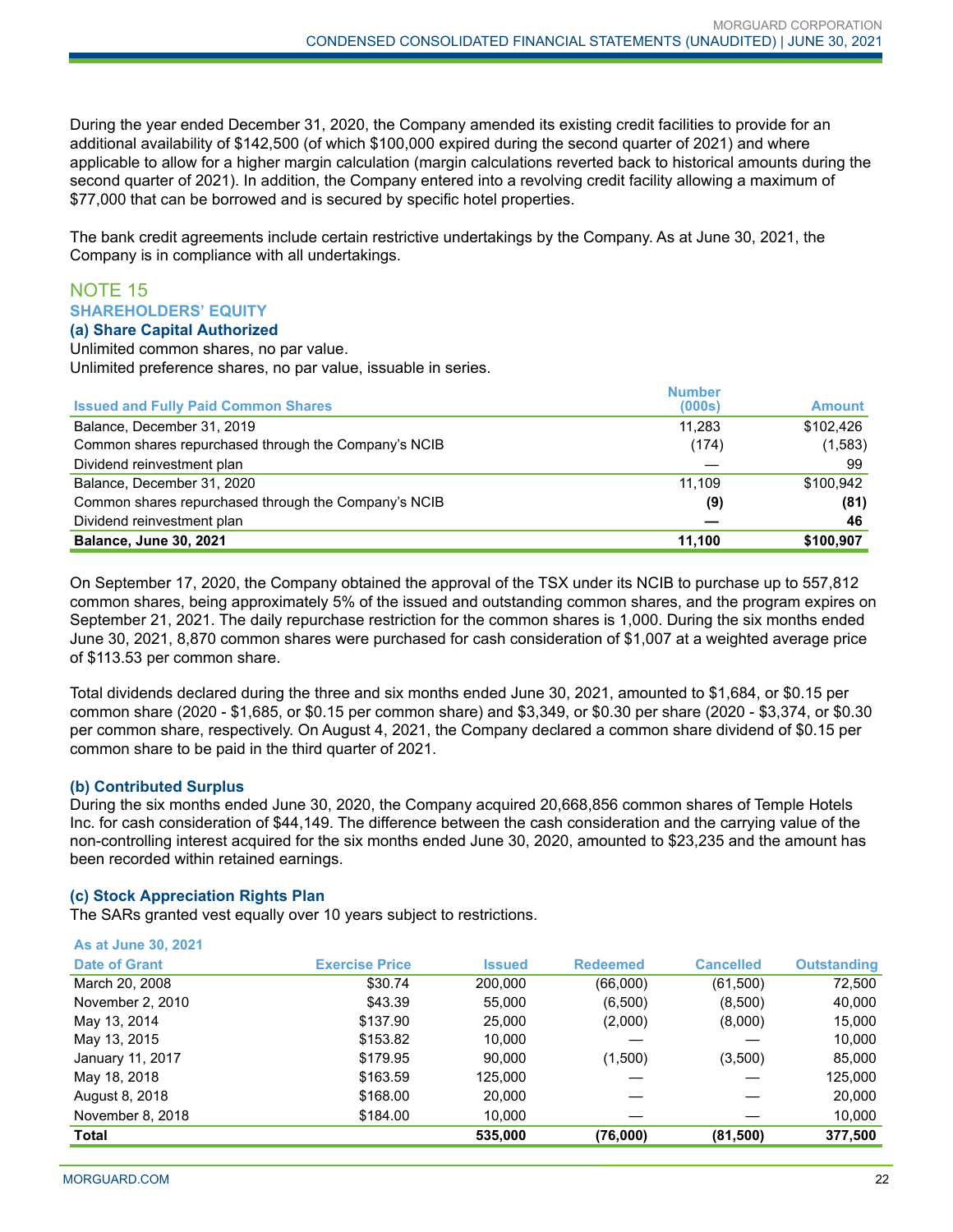During the three and six months ended June 30, 2021, the Company recorded a fair value adjustment to increase compensation expense of \$4,069 (2020 - reduce compensation expense of \$133) and \$4,525 (2020 - reduce compensation expense of \$10,920), respectively. The fair value adjustment is included in property management and corporate expenses in the consolidated statements of income (loss), and the liability is classified as accounts payable and accrued liabilities (Note 13).

The fair value for the SARs was calculated using the Black-Scholes option pricing model. In determining the fair value of the SARs, management is required to make assumptions that could have a material impact on the valuation. The following are the assumptions that were used in determining the fair value as at June 30, 2021: a dividend yield of 0.43% (2020 - 0.47%), expected volatility of approximately 30.11% (2020 - 28.67%) and the 10-year Bank of Canada Bond Yield of 1.39% (2020 - 0.54%).

#### **(d) Accumulated Other Comprehensive Income**

As at June 30, 2021, and December 31, 2020, accumulated other comprehensive income consists of the following amounts:

| <b>As at</b>                                    |           | <b>June 30, 2021</b> December 31, 2020 |
|-------------------------------------------------|-----------|----------------------------------------|
| Actuarial gain on defined benefit pension plans | \$46,285  | \$28.882                               |
| Unrealized foreign currency translation gain    | 94.967    | 133.436                                |
|                                                 | \$141.252 | \$162.318                              |

#### NOTE 16 **REVENUE**

The components of revenue from real estate properties are as follows:

|                                          | Three months ended<br>June 30 |           | <b>Six months ended</b><br>June 30 |           |
|------------------------------------------|-------------------------------|-----------|------------------------------------|-----------|
|                                          | 2021                          | 2020      | 2021                               | 2020      |
| Rental income                            | \$116.434                     | \$126,626 | \$234.681                          | \$253,483 |
| Realty taxes and insurance               | 33,839                        | 35.346    | 68.443                             | 71,529    |
| Common area maintenance recoveries       | 21.778                        | 20.588    | 42.007                             | 47,352    |
| Property management and ancillary income | 36.640                        | 35.917    | 74.924                             | 74,379    |
|                                          | \$208,691                     | \$218,477 | \$420,055                          | \$446,743 |

The components of revenue from hotel properties are as follows:

|                     | <b>Three months ended</b><br>June 30 |         | <b>Six months ended</b><br>June 30 |          |
|---------------------|--------------------------------------|---------|------------------------------------|----------|
|                     | 2021                                 | 2020    | 2021                               | 2020     |
| Room revenue        | \$20,298                             | \$7.355 | \$36.791                           | \$41,717 |
| Other hotel revenue | 9.818                                | 1.476   | 15.473                             | 14.919   |
|                     | \$30,116                             | \$8,831 | \$52,264                           | \$56,636 |

The components of management and advisory fees are as follows:

|                                    | Three months ended<br>June 30 |          | <b>Six months ended</b><br>June 30 |          |
|------------------------------------|-------------------------------|----------|------------------------------------|----------|
|                                    | 2021                          | 2020     | 2021                               | 2020     |
| Property and asset management fees | \$8,231                       | \$8.384  | \$16,804                           | \$17,698 |
| Other fees                         | 3,269                         | 1.697    | 4.822                              | 4.580    |
|                                    | \$11,500                      | \$10.081 | \$21.626                           | \$22,278 |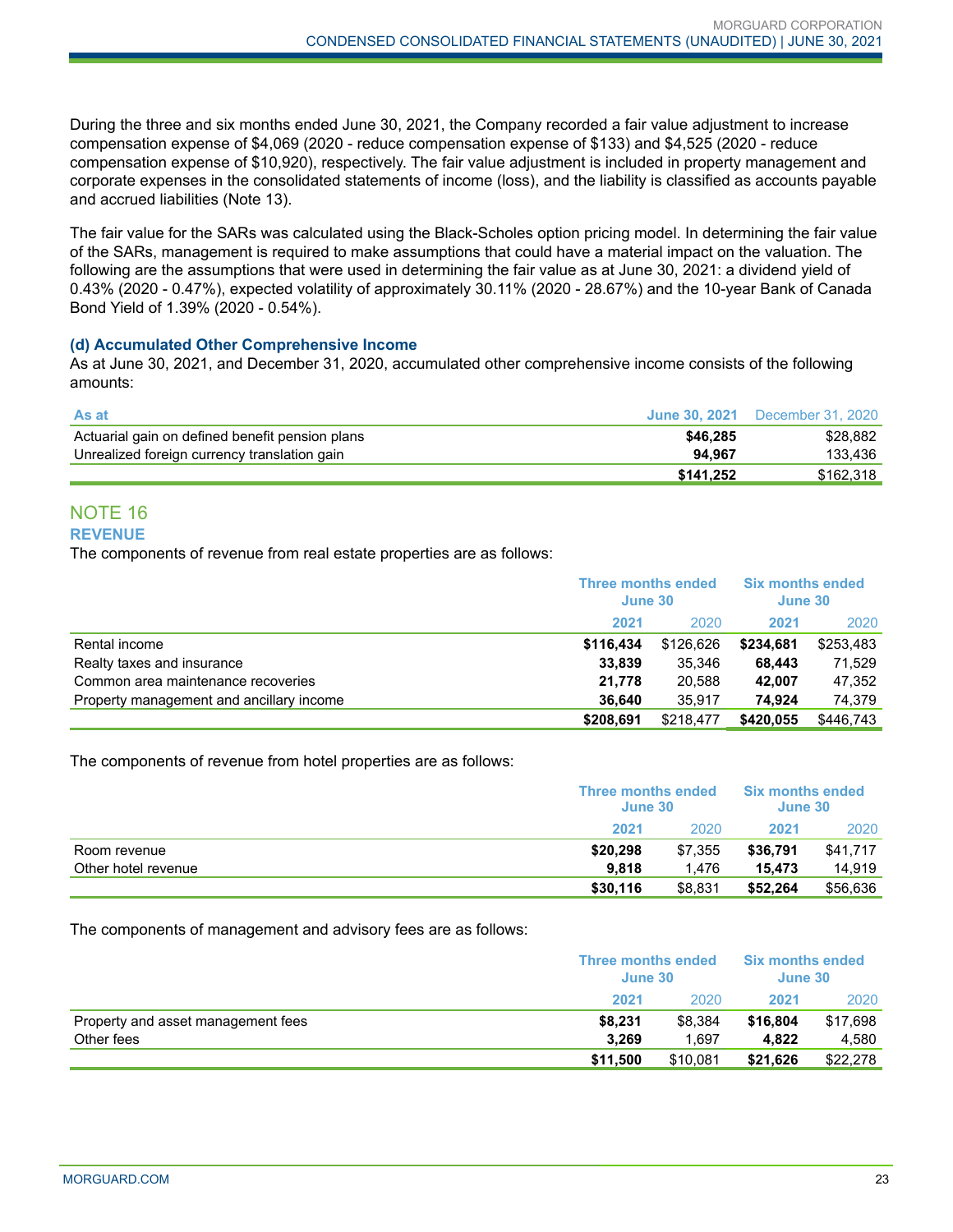# NOTE 17 **INTEREST EXPENSE**

The components of interest expense are as follows:

|                                                              |          | <b>Three months ended</b><br>June 30 |           | <b>Six months ended</b><br>June 30 |
|--------------------------------------------------------------|----------|--------------------------------------|-----------|------------------------------------|
|                                                              | 2021     | 2020                                 | 2021      | 2020                               |
| Interest on mortgages                                        | \$37,373 | \$40.561                             | \$75.394  | \$81,986                           |
| Interest on debentures payable, net of accretion (Note 10)   | 12,532   | 13,620                               | 25,962    | 27,213                             |
| Interest on bank indebtedness                                | 1,288    | 1.789                                | 2,132     | 3,368                              |
| Interest on loans payable and other                          | 437      | 58                                   | 719       | 1.104                              |
| Interest on lease liabilities (Note 12)                      | 2.448    | 2,366                                | 4.784     | 4,737                              |
| Amortization of mark-to-market adjustments on mortgages, net | (685)    | (1,221)                              | (1, 445)  | (2, 485)                           |
| Amortization of deferred financing costs                     | 1,909    | 1.951                                | 3,880     | 4,726                              |
|                                                              | 55.302   | 59.124                               | 111.426   | 120.649                            |
| Less: Interest capitalized to properties under development   | (55)     | (162)                                | (213)     | (325)                              |
|                                                              | \$55,247 | \$58,962                             | \$111.213 | \$120,324                          |

# NOTE 18 **FAIR VALUE GAIN (LOSS), NET**

The components of fair value gain (loss) are as follows:

|                                                                                        | <b>Three months ended</b><br>June 30 |             | <b>Six months ended</b><br>June 30 |             |
|----------------------------------------------------------------------------------------|--------------------------------------|-------------|------------------------------------|-------------|
|                                                                                        | 2021                                 | 2020        | 2021                               | 2020        |
| Fair value gain (loss) on real estate properties, net (Note 4)                         | \$15,215                             | (\$141,258) | \$46.544                           | (\$263,861) |
| Financial assets (liabilities):                                                        |                                      |             |                                    |             |
| Fair value gain (loss) on conversion option of MRG convertible debentures<br>(Note 10) | (618)                                | (659)       | (195)                              | 2,468       |
| Fair value gain (loss) on MRG units (Note 11)                                          | (39, 837)                            | (38,950)    | (34, 631)                          | 98,131      |
| Fair value loss on other real estate fund investments (Note 6(b))                      | (305)                                | (731)       | (7,200)                            | (8)         |
| Fair value gain (loss) on investment in marketable securities                          | 6,171                                | 7,096       | 15,034                             | (48, 054)   |
| Total fair value gain (loss), net                                                      | (\$19,374)                           | (\$174,502) | \$19,552                           | (\$211,324) |

# NOTE 19 **OTHER INCOME (EXPENSE)**

The components of other income (expense) are as follows:

|                              |         | <b>Three months ended</b><br>June 30 |         | <b>Six months ended</b><br>June 30 |  |
|------------------------------|---------|--------------------------------------|---------|------------------------------------|--|
|                              | 2021    | 2020                                 | 2021    | 2020                               |  |
| Foreign exchange gain (loss) | \$1.835 | \$2.751                              | \$1.370 | (\$18)                             |  |
| Other income (expense)       | 308     | (928)                                | 2.797   | (1, 117)                           |  |
|                              | \$2,143 | \$1,823                              | \$4,167 | (\$1,135)                          |  |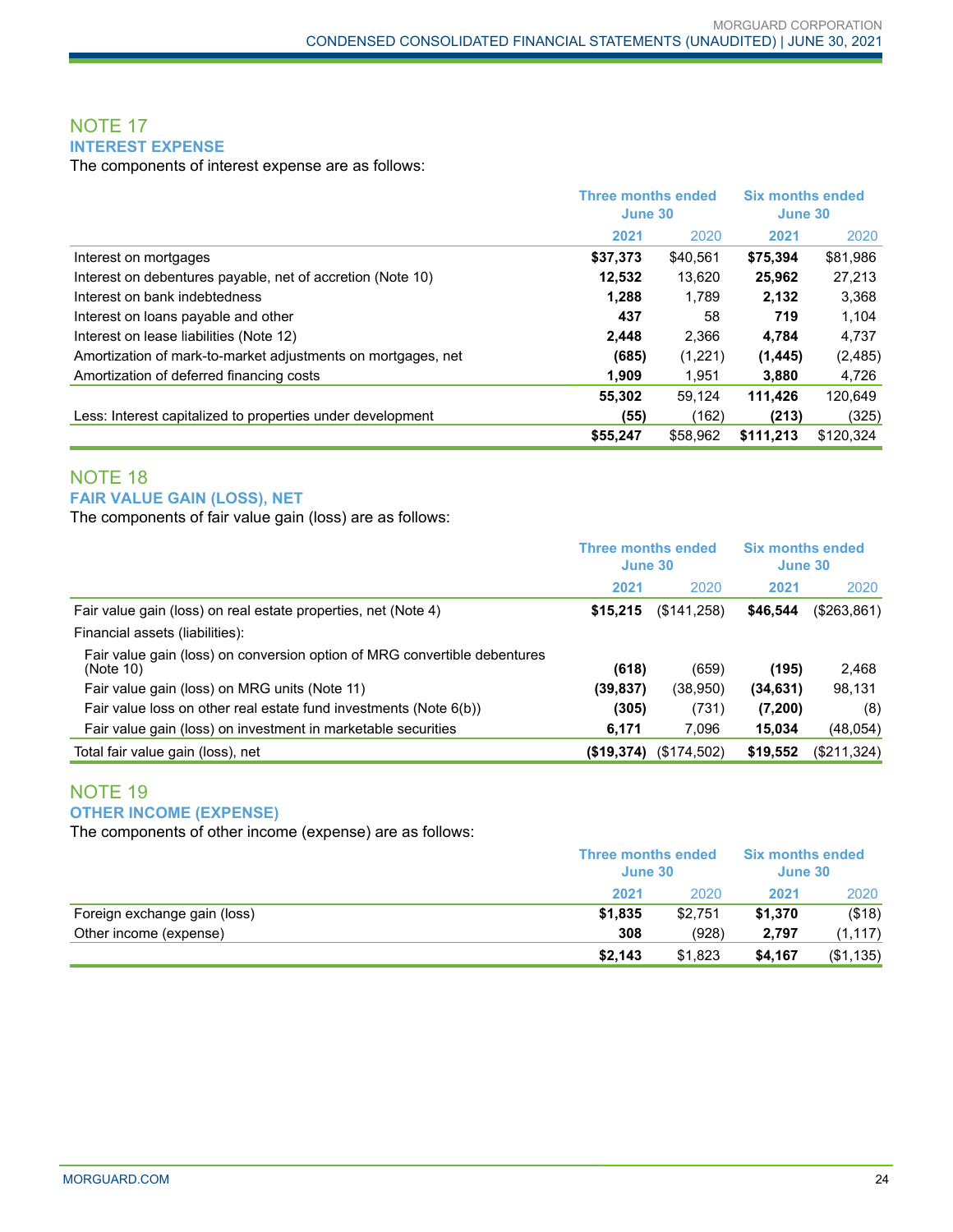# NOTE 20 **RELATED PARTY TRANSACTIONS**

In addition to the related party transactions disclosed in Notes 6 and 10(a), related party transactions also include the following:

### **(a) Paros Enterprises Limited ("Paros")**

Paros is the majority shareholder and ultimate parent of the Company. Paros is owned by the Company's Chairman and Chief Executive Officer, Mr. K. Rai Sahi. The Company entered into a demand loan agreement with Paros that provides for the Company to borrow up to \$22,000. The total loan payable as at June 30, 2021 was \$22,000 (December 31, 2020 - \$nil). During the three and six months ended June 30, 2021, the Company incurred net interest expense of \$173 (2020 - \$nil) and \$206 (2020 - \$nil), respectively.

#### **(b) TWC Enterprises Limited ("TWC")**

The Company provides TWC with managerial and consulting services for its business and the business of its subsidiaries. Mr. K. Rai Sahi is Chairman and Chief Executive Officer and the majority shareholder of TWC through his personal holding companies, which include Paros. Pursuant to contractual agreements between the Company and TWC, for the three and six months ended June 30, 2021, the Company received a management fee of \$315 (2020 - \$333) and \$634 (2020 - \$661), respectively, and paid rent and operating expenses of \$192 (2020 - \$161) and \$344 (2020 - \$328), respectively.

The Company has a revolving demand loan agreement with TWC that provides for either party to borrow up to \$50,000 at either the prime rate or the bankers' acceptance rate plus applicable stamping fees. The total loan payable as at June 30, 2021 was \$20,000 (December 31, 2020 - \$20,000). During the three and six months ended June 30, 2021, the Company paid net interest of \$134 (2020 - \$123) and \$220 (2020 - \$312), respectively.

#### **(c) Share/unit Purchase and Other Loans**

As at June 30, 2021, share/unit purchase and other loans to officers and employees of the Company and its subsidiaries of \$5,412 (December 31, 2020 - \$5,502) are outstanding. The loans are collateralized by their common shares of the Company, units of Morguard REIT and units of Morguard Residential REIT and are interest-bearing computed at the Canadian prime interest rate and are due on January 13, 2026. Other loans are secured against the underlying asset. The loans are classified as amounts receivable in the consolidated balance sheets. As at June 30, 2021, the fair market value of the common shares/units held as collateral is \$71,673.

#### NOTE 21 **INCOME TAXES**

#### **(a) Tax Provision**

For the three and six months ended June 30, 2021, the Company recorded income tax expense of \$22,477 (2020 recovery of \$9,302) and \$62,212 (2020 - recovery of \$28,429), respectively. The effective tax rate of the current and the prior period was impacted by the tax rate differential.

#### **(b) Unrecognized Deductible Temporary Differences**

As at June 30, 2021, the Company's U.S. subsidiaries have total net operating losses of approximately US\$66,736 (December 31, 2020 - US\$66,736) of which no deferred tax assets were recognized as it is not probable that taxable income will be available against which the deductible temporary difference can be utilized. The net operating losses expire in varying years commencing 2030.

As at June 30, 2021, the Company's Canadian subsidiaries have total net operating losses of approximately \$233,727 (December 31, 2020 - \$234,422) of which no deferred tax assets were recognized as it is not probable that taxable income will be available against which they can be utilized. These losses expire in various years commencing 2022. The Company has other Canadian temporary differences for which no deferred tax asset was recognized for approximately \$92,503 (December 31, 2020 - \$63,928). These other temporary differences have no expiration date.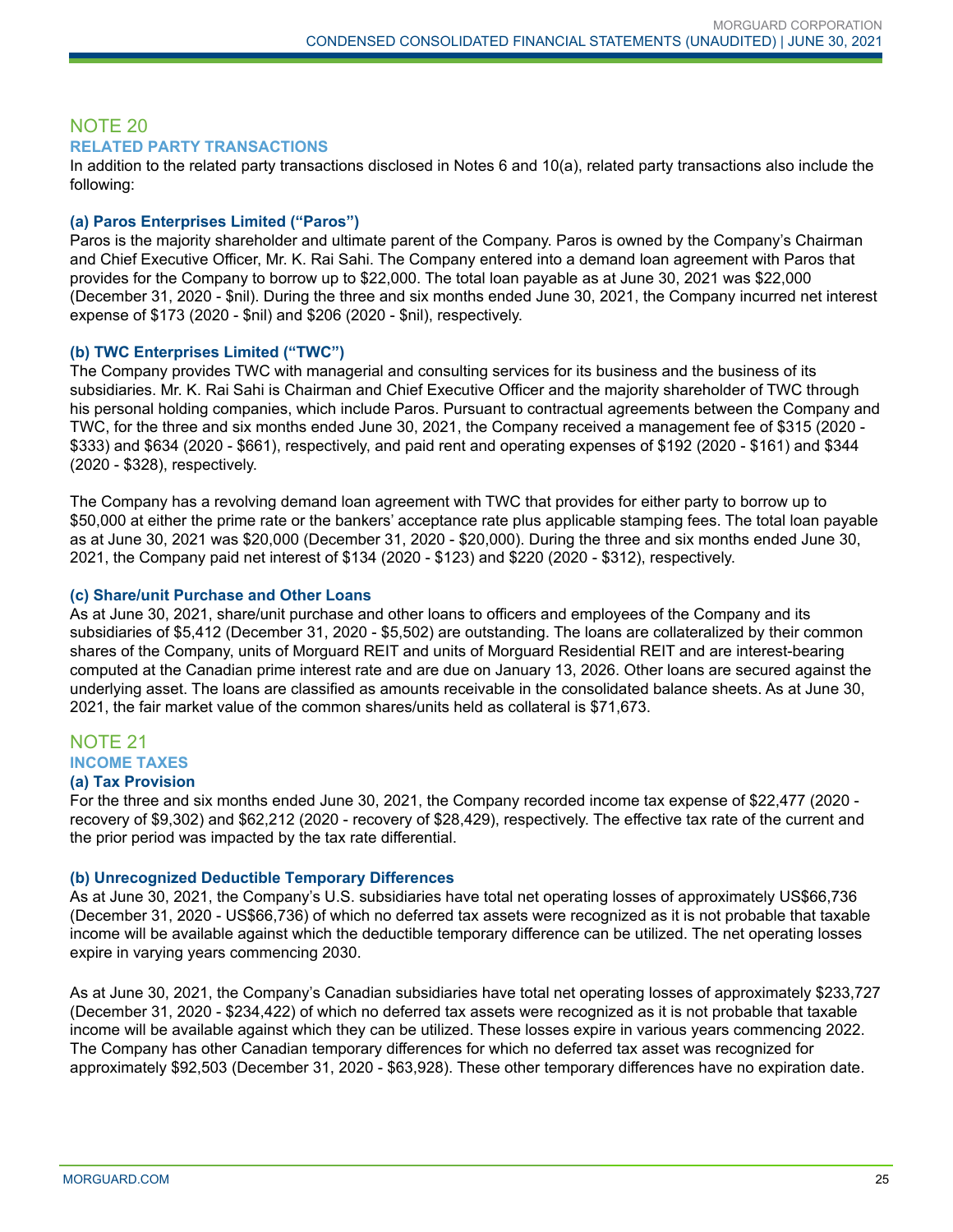#### **(c) Recognized Deductible Temporary Differences**

As at June 30, 2021, the Company's U.S. subsidiaries have total net operating losses of US\$29,066 (December 31, 2020 - US\$26,808) of which deferred tax assets were recognized. These net operating losses have no expiration date.

As at June 30, 2021, the Company's U.S. subsidiaries have total unutilized interest expense deductions of US\$10,941 (December 31, 2020 - US\$5,046) of which deferred tax assets were recognized.

# NOTE 22 **NET INCOME (LOSS) PER COMMON SHARE**

|                                                        | <b>Three months ended</b><br>June 30 |               | <b>Six months ended</b><br>June 30 |            |
|--------------------------------------------------------|--------------------------------------|---------------|------------------------------------|------------|
|                                                        | 2021                                 | 2020          | 2021                               | 2020       |
| Net income (loss) attributable to common shareholders  | \$16,498                             | $($ \$65.396) | \$31,653                           | (\$31,984) |
| Weighted average number of common shares               |                                      |               |                                    |            |
| outstanding (000s) - basic and diluted                 | 11.100                               | 11.242        | 11.100                             | 11,252     |
| Net income (loss) per common share - basic and diluted | \$1.48                               | $($ \$5.81)   | \$2.85                             | (\$2.84)   |

## NOTE 23 **CONSOLIDATED STATEMENTS OF CASH FLOWS (a) Items Not Affecting Cash**

|                                                                                        | Three months ended<br>June 30 |           | <b>Six months ended</b><br>June 30 |           |
|----------------------------------------------------------------------------------------|-------------------------------|-----------|------------------------------------|-----------|
|                                                                                        | 2021                          | 2020      | 2021                               | 2020      |
| Fair value loss (gain) on real estate properties, net                                  | (\$26,157)                    | \$130,926 | (\$25,631)                         | \$285,379 |
| Fair value loss (gain) on conversion option of MRG convertible debentures<br>(Note 18) | 618                           | 659       | 195                                | (2, 468)  |
| Fair value loss (gain) on MRG units (Note 11)                                          | 34,399                        | 33,520    | 23,756                             | (108,990) |
| Fair value loss on other real estate investment funds (Note 18)                        | 305                           | 731       | 7,200                              | 8         |
| Fair value loss (gain) on investment in marketable securities (Note 18)                | (6, 171)                      | (7,096)   | (15,034)                           | 48,054    |
| Equity loss (income) from investments                                                  | (22,336)                      | 3,174     | (22, 765)                          | 5,678     |
| Amortization of hotel properties and other                                             | 8,300                         | 8,866     | 16,658                             | 17,990    |
| Amortization of deferred financing costs (Note 17)                                     | 1,909                         | 1,951     | 3,880                              | 4,726     |
| Amortization of mark-to-market adjustments on mortgages, net (Note 17)                 | (685)                         | (1,221)   | (1, 445)                           | (2, 485)  |
| Amortization of tenant incentive                                                       | 1,027                         | 777       | 1,490                              | 1,277     |
| Stepped rent - adjustment for straight-line method                                     | (627)                         | 146       | (2, 353)                           | 264       |
| Deferred income taxes                                                                  | 17,856                        | (12, 156) | 56,759                             | (38, 151) |
| Accretion of convertible debentures                                                    | 270                           | 255       | 537                                | 508       |
| Provision for impairment                                                               | 28,056                        |           | 28,056                             | 23,891    |
|                                                                                        | \$36,764                      | \$160,532 | \$71,303                           | \$235,681 |

#### **(b) Net Change in Operating Assets and Liabilities**

|                                                | Three months ended<br>June 30 |            | <b>Six months ended</b><br>June 30 |               |
|------------------------------------------------|-------------------------------|------------|------------------------------------|---------------|
|                                                | 2021                          | 2020       | 2021                               | 2020          |
| Amounts receivable                             | \$13.929                      | (\$33,458) | \$3.664                            | (\$34,552)    |
| Prepaid expenses and other                     | 636                           | 1.029      | (10, 402)                          | (12, 235)     |
| Accounts payable and accrued liabilities       | (5.619)                       | (1.909)    | 4.223                              | (3, 146)      |
| Net change in operating assets and liabilities | \$8.946                       | (\$34,338) | (S2, 515)                          | $($ \$49,933) |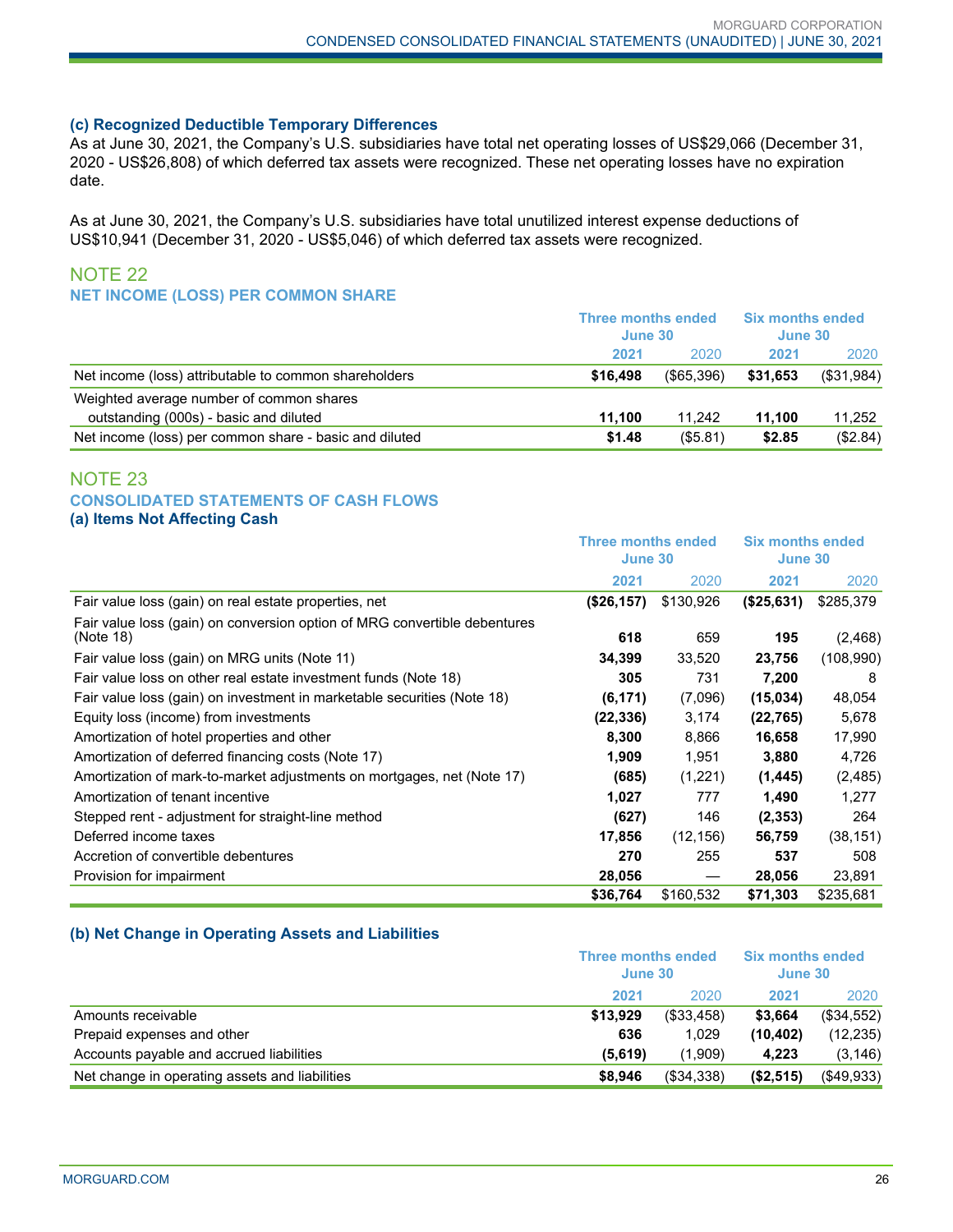#### **(c) Supplemental Cash Flow Information**

|                   | Three months ended<br>June 30 |          | <b>Six months ended</b><br>June 30 |           |
|-------------------|-------------------------------|----------|------------------------------------|-----------|
|                   | 2021                          | 2020     | 2021                               | 2020      |
| Interest paid     | \$50.264                      | \$58.759 | \$105.218                          | \$115.541 |
| Interest received | 169                           | 413      | 319                                | 956       |
| Income taxes paid | 3.094                         | 551      | 7.028                              | 4.979     |

During the three and six months ended June 30, 2021, the Company issued non-cash dividends under the distribution reinvestment plan of \$23 (2020 - \$26) and \$46 (2020 - \$47).

#### **(d) Reconciliation of Liabilities Arising from Financing Activities**

The following provides a reconciliation of liabilities arising from financing activities:

|                               | <b>Mortgages</b><br><b>pavable</b> | Unsecured<br>debentures | <b>Convertible</b><br><b>debentures</b> | Lease<br><b>liabilities</b> | Loans    | <b>Bank</b><br>pavable indebtedness | <b>Total</b>          |
|-------------------------------|------------------------------------|-------------------------|-----------------------------------------|-----------------------------|----------|-------------------------------------|-----------------------|
| Balance, beginning of period  | \$4.269.374                        | \$1.022.152             | \$194.322                               | \$164.255                   | \$20,000 | \$156,802                           | \$5,826,905           |
| Repayments                    | (59, 636)                          |                         |                                         | (873)                       |          | (165, 626)                          | (226, 135)            |
| New financing, net            | 282,713                            |                         |                                         |                             | 22,000   | 213.996                             | 518,709               |
| Lump-sum repayments           | (155, 378)                         | (200, 000)              |                                         |                             |          | —                                   | (355, 378)            |
| Non-cash changes              | 899                                | 625                     | 1.643                                   |                             |          |                                     | 3.167                 |
| Foreign exchange              | (37,989)                           |                         |                                         | (276)                       |          |                                     | (38, 265)             |
| <b>Balance, June 30, 2021</b> | \$4,299,983                        | \$822.777               | \$195,965                               | \$163,106                   | \$42,000 |                                     | \$205,172 \$5,729,003 |

# NOTE 24 **CONTINGENCIES**

The Company is contingently liable with respect to litigation, claims and environmental matters that arise from time to time, including those that could result in mandatory damages or other relief, which could result in significant expenditures. While the final outcome of these matters cannot be predicted with certainty, in the opinion of management, any uninsured liability that may arise from such contingencies would not have a material adverse effect on the financial position or results of operations of the Company. Any settlement of claims in excess of amounts recorded will be charged to operations as and when such determination is made.

#### NOTE 25 **MANAGEMENT OF CAPITAL**

Refer to the Company's annual audited consolidated financial statements as at and for the year ended December 31, 2020, for an explanation of the Company's capital management policy.

The total managed capital for the Company as at June 30, 2021, and December 31, 2020, is summarized below:

| As at                                     | <b>June 30, 2021</b> | December 31, 2020 |
|-------------------------------------------|----------------------|-------------------|
| Mortgages payable, principal balance      | \$4,312,758          | \$4,282,087       |
| Unsecured Debentures, principal balance   | 825.000              | 1,025,000         |
| Convertible debentures, principal balance | 195.500              | 195.500           |
| Loans payable                             | 42.000               | 20,000            |
| <b>Bank indebtedness</b>                  | 205.172              | 156.802           |
| Lease liabilities                         | 163.106              | 164.255           |
| Shareholders' equity                      | 3,378,620            | 3,372,352         |
|                                           | \$9,122,156          | \$9.215.996       |

The Company monitors its capital structure based on an interest coverage ratio and a debt to gross book value ratio. These ratios are used by the Company to manage an acceptable level of leverage and are calculated in accordance with the terms of the specific agreements with creditors and are not considered measures in accordance with IFRS, nor is there an equivalent IFRS measure.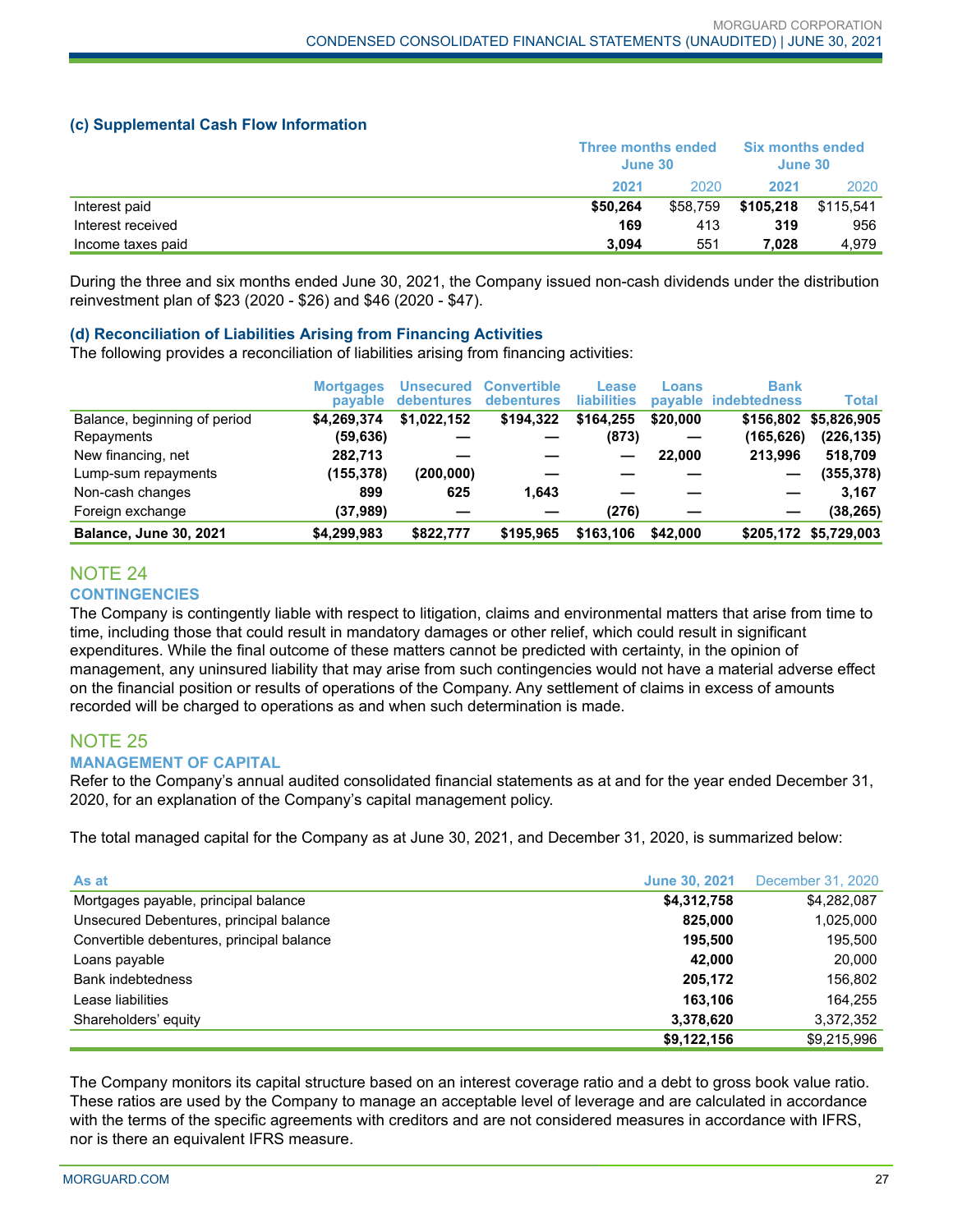The Company's Unsecured Debentures contain covenants that are calculated on a non-consolidated basis, which represents the Company's consolidated results prepared in accordance with IFRS as shown on the Company's most recently published annual audited consolidated financial statements, adjusted, as required, to account for the Company's public entity investments in Morguard Residential REIT and Morguard REIT using the equity method. The covenants that the Company must maintain are a non-consolidated interest coverage ratio above 1.65 times, a nonconsolidated debt to gross book value ratio not to exceed 65% and a minimum non-consolidated equity requirement of at least \$300,000. If the Company does not meet these covenants, the Unsecured Debentures will become immediately due and payable unless the Company is able to remedy the default or obtain a waiver from debenture holders. The Company is in compliance with all Unsecured Debenture covenants.

# NOTE 26

#### **FINANCIAL INSTRUMENTS AND RISK MANAGEMENT**

Refer to the Company's annual audited consolidated financial statements as at and for the year ended December 31, 2020, for an explanation of the Company's risk management policy as it relates to financial instruments.

#### **Fair Value of Financial Assets and Financial Liabilities**

The fair values of cash, restricted cash, amounts receivable, accounts payable and accrued liabilities and bank indebtedness approximate their carrying values due to the short-term maturity of those instruments.The fair values of mortgages and loans receivable are based on the current market conditions for financing loans with similar terms and risks. The loans payable are reflected at fair value since they are based on a floating interest rate and reflect the terms of current market conditions.

Mortgages payable, Unsecured Debentures, convertible debentures, lease liabilities and finance lease receivable are carried at amortized cost using the effective interest rate method of amortization. The estimated fair values of longterm borrowings have been determined based on market information, where available, or by discounting future payments of interest and principal at estimated interest rates expected to be available to the Company.

The fair value of the mortgages payable has been determined by discounting the cash flows of these financial obligations using June 30, 2021, market rates for debts of similar terms (Level 2). Based on these assumptions, the fair value as at June 30, 2021, of the mortgages payable before deferred financing costs and mark-to-market adjustments is estimated at \$4,481,612 (December 31, 2020 - \$4,552,081), compared with the carrying value of \$4,312,758 (December 31, 2020 - \$4,282,087). The fair value of the mortgages payable varies from the carrying value due to fluctuations in interest rates since their issue.

The fair value of the Unsecured Debentures liability is based on its closing bid price (Level 1). As at June 30, 2021, the fair value of the Unsecured Debentures has been estimated at \$837,005 (December 31, 2020 - \$1,039,322) compared with the carrying value of \$825,000 (December 31, 2020 - \$1,025,000).

The fair value of the convertible debentures liability is based on their market trading prices (Level 1). As at June 30, 2021, the fair value of the convertible debentures before deferred financing costs has been estimated at \$198,011 (December 31, 2020 - \$196,539), compared with the carrying value of \$195,500 (December 31, 2020 - \$195,500).

The fair value of the finance lease receivable is determined by discounting the cash flows of the finance lease receivable using June 30, 2021, market rates for debt on similar terms (Level 3). Based on these assumptions, as at June 30, 2021, the fair value of the finance lease receivable has been estimated at \$57,479 (December 31, 2020 - \$57,185).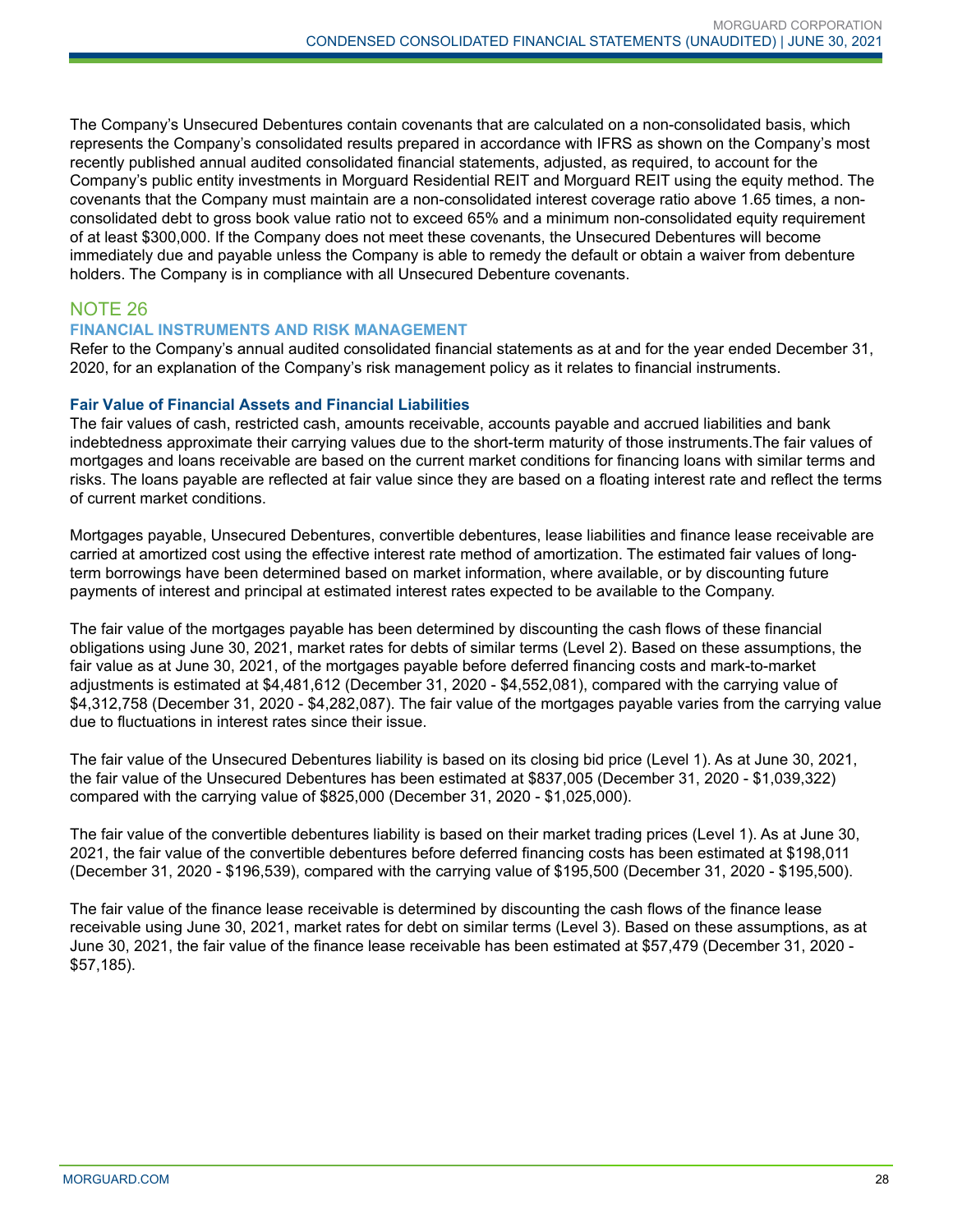The fair value hierarchy of financial instruments and real estate properties measured at fair value in the consolidated balance sheets is as follows:

| As at                                           | <b>June 30, 2021</b> |         |             | December 31, 2020 |         |             |
|-------------------------------------------------|----------------------|---------|-------------|-------------------|---------|-------------|
|                                                 | Level 1              | Level 2 | Level 3     | Level 1           | Level 2 | Level 3     |
| <b>Assets:</b>                                  |                      |         |             |                   |         |             |
| Real estate properties                          | s—                   | s—      | \$9,676,854 | s—                | $s-$    | \$9,680,408 |
| Investments in marketable securities            | 129,129              |         |             | 115.823           |         |             |
| Investments in real estate funds                |                      |         | 79.238      |                   |         | 88.699      |
| <b>Financial liabilities:</b>                   |                      |         |             |                   |         |             |
| Morguard Residential REIT units                 |                      | 470.199 |             |                   | 446.091 |             |
| Conversion option on MRG convertible debentures |                      | 1.772   |             |                   | 1.577   |             |

# NOTE 27 **SEGMENTED INFORMATION**

# **(a) Operating Segments**

The Company has the following five reportable segments after aggregation: (i) multi-suite residential, (ii) retail, (iii) office, (iv) industrial, and (v) hotel. The Company has applied judgment by aggregating its operating segments according to the nature of the property operations. Such judgment considers the nature of operations, types of customers and an expectation that operating segments within a reportable segment have similar long-term economic characteristics.

The following summary presents certain financial information regarding the Company's operating segments:

|                                                                                | <b>Multi-suite</b>      |                        |                       |                     |                       |                         |
|--------------------------------------------------------------------------------|-------------------------|------------------------|-----------------------|---------------------|-----------------------|-------------------------|
| For the three months ended June 30, 2021                                       | <b>Residential</b>      | <b>Retail</b>          | <b>Office</b>         | <b>Industrial</b>   | <b>Hotel</b>          | <b>Total</b>            |
| Revenue from real estate/hotel properties                                      | \$92,221                | \$54,863               | \$58,674              | \$2,933             | \$30,116              | \$238,807               |
| Property/hotel operating expenses                                              | (31, 301)               | (25, 652)              | (25, 887)             | (1,218)             | (20, 204)             | (104, 262)              |
| Net operating income                                                           | \$60,920                | \$29,211               | \$32,787              | \$1,715             | \$9,912               | \$134,545               |
|                                                                                | Multi-suite             |                        |                       |                     |                       |                         |
| For the three months ended June 30, 2020                                       | <b>Residential</b>      | <b>Retail</b>          | Office                | Industrial          | Hotel                 | Total                   |
| Revenue from real estate/hotel properties                                      | \$100,522               | \$57,488               | \$57,831              | \$2,636             | \$8,831               | \$227,308               |
| Property/hotel operating expenses                                              | (29, 504)               | (28,990)               | (25, 729)             | (1,020)             | (10, 891)             | (96, 134)               |
| Net operating income                                                           | \$71,018                | \$28,498               | \$32,102              | \$1,616             | (\$2,060)             | \$131,174               |
|                                                                                | <b>Multi-suite</b>      |                        |                       |                     |                       |                         |
| For the six months ended June 30, 2021                                         | <b>Residential</b>      | <b>Retail</b>          | <b>Office</b>         | <b>Industrial</b>   | <b>Hotel</b>          | <b>Total</b>            |
| Revenue from real estate/hotel properties<br>Property/hotel operating expenses | \$185,087<br>(101, 277) | \$112,318<br>(58, 881) | \$116,731<br>(50,425) | \$5,919<br>(2, 423) | \$52,264<br>(38, 294) | \$472,319<br>(251, 300) |
| Net operating income                                                           | \$83,810                | \$53,437               | \$66,306              | \$3,496             | \$13,970              | \$221,019               |
|                                                                                | Multi-suite             |                        |                       |                     |                       |                         |
| For the six months ended June 30, 2020                                         | <b>Residential</b>      | Retail                 | Office                | Industrial          | Hotel                 | Total                   |
| Revenue from real estate/hotel properties                                      | \$200,484               | \$119,714              | \$121,006             | \$5,539             | \$56,636              | \$503,379               |
| Property/hotel operating expenses                                              | (98, 490)               | (61, 576)              | (54, 144)             | (1,967)             | (53, 427)             | (269, 604)              |
| Net operating income                                                           | \$101,994               | \$58,138               | \$66,862              | \$3,572             | \$3,209               | \$233,775               |